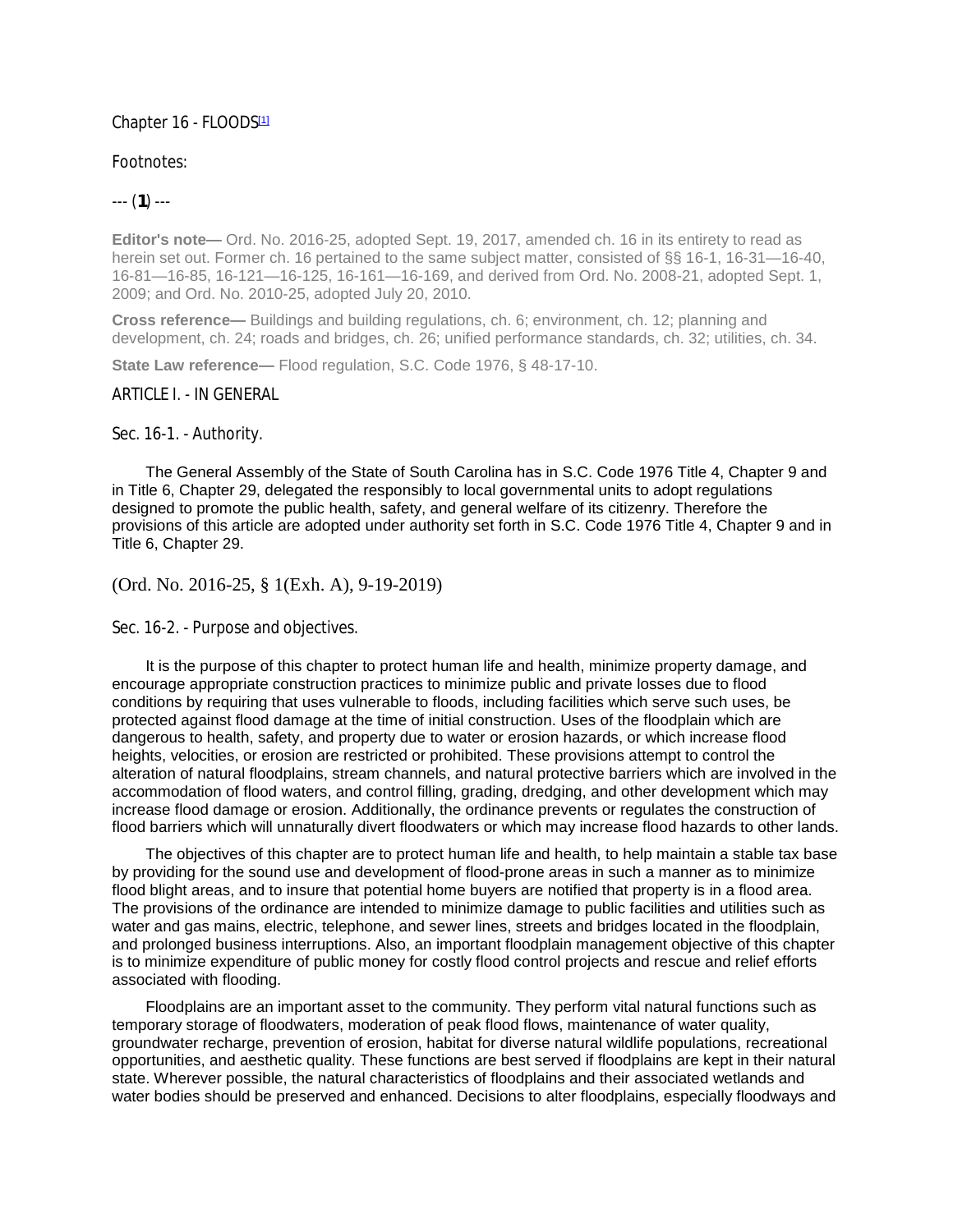stream channels, should be the result of careful planning processes that evaluate resource conditions and human needs.

(Ord. No. 2016-25, § 1(Exh. A), 9-19-2019)

Secs. 16-3—16-30. - Reserved.

ARTICLE II. - FLOOD DAMAGE PREVENTION

DIVISION 1. - GENERALLY

Sec. 16-31. - Definitions.

The following words, terms and phrases, when used in this article, shall have the meanings ascribed to them in this section, except where the context clearly indicates a different meaning:

*Accessory structure* means a structure located on the same parcel of property as the principal structure, and the use of which is incidental to the use of the principal structure.

*Addition (to an existing building or structure)* means an extension or increase in the floor area or height of a building or structure. Additions to existing buildings shall comply with the requirements for new construction regardless as to whether the addition is a substantial improvement or not. Where a firewall or load-bearing wall is provided between the addition and the existing building, the addition(s) shall be considered a separate building and must comply with the standards for new construction.

*Agricultural structure* means a structure used solely for agricultural purposes in which the use is exclusively in connection with the production, harvesting, storage, drying, or raising of agricultural commodities, including the raising of livestock. Agricultural structures are not exempt from the provisions of this article.

*Appeal* means a request for a review of the floodplain manager's interpretation of any provision of this article.

*Area of shallow flooding* means a designated AO zone on a flood insurance rate map (FIRM) with base flood depths of one to three feet where a clearly defined channel does not exist, where the path of flooding is unpredictable and indeterminate, and where velocity flow may be evident.

*Base flood* means the flood having a one-percent chance of being equaled or exceeded in any given year.

*Base flood elevation (BFE)* means the height of the base flood, usually in feet, in relation to the specified geodetic vertical datum.

*Basement* means any enclosed area of a building that is below grade on all sides.

*Building* means any structure built for support, shelter, or enclosure for any occupancy or storage.

*CLOMR* means conditional letter of map revision.

*CLOMA* means conditional letter of map amendment.

*Critical facility* means those functions, structures, or buildings used for essential services for the public good, health, and welfare of the essential daily operations and delivery of services to the citizens of the county, such as, but not limited to, waste water treatment facilities, potable water distribution facilities, power generation facilities, telecommunication centers, schools, hospitals, fire departments, law enforcement facilities, emergency medical service facilities, governmental offices, care centers, disaster shelter facilities, and the like.

*DHS-FEMA* means Department of Homeland Security-Federal Emergency Management Agency.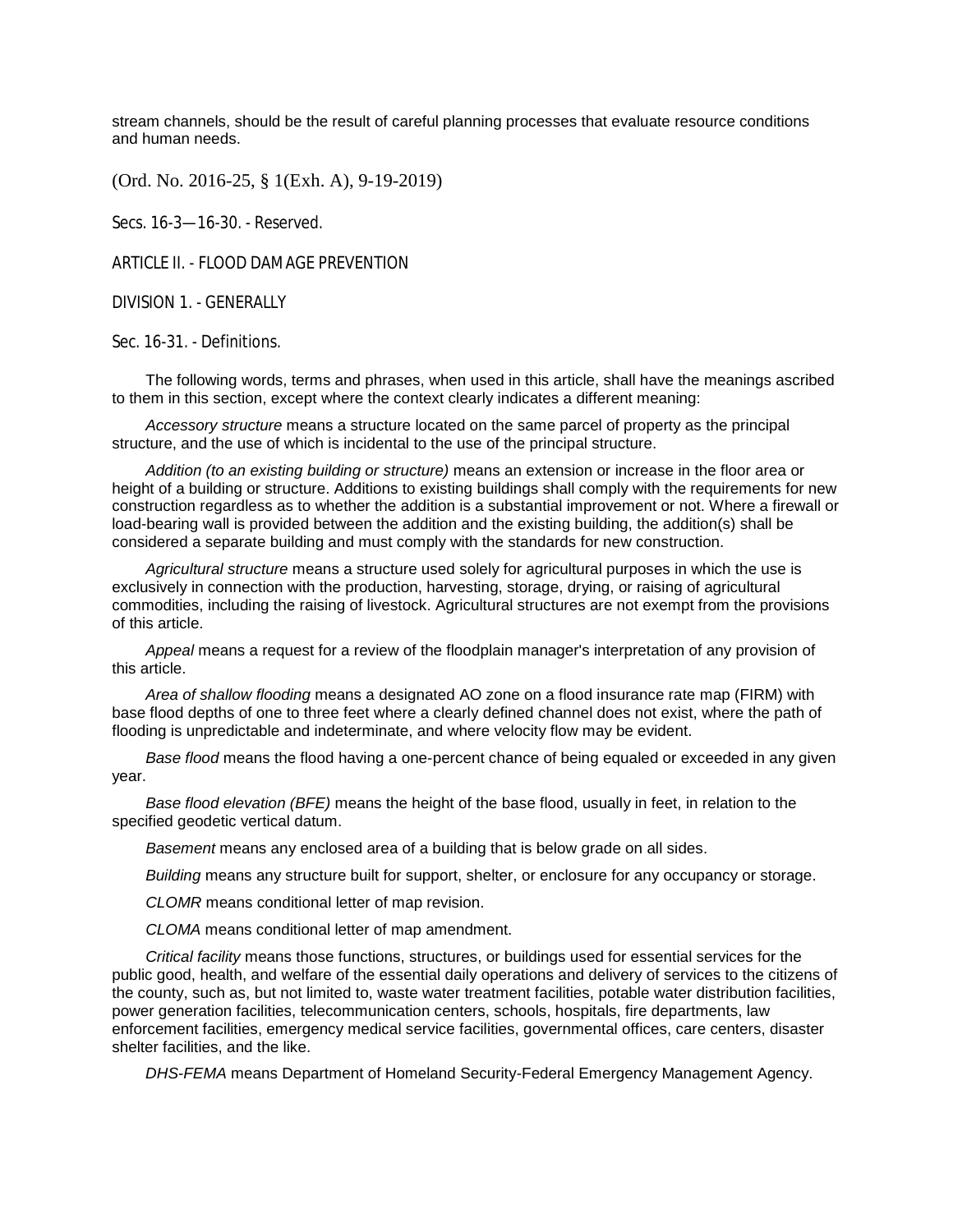*Development* means any manmade change to improved or unimproved real estate, including, but not limited to, buildings or other structures, mining, dredging, filling, grading, paving, excavation or drilling operations, or storage of equipment or materials.

*Elevated building* means a non-basement building built to have the lowest floor elevated above the ground level by means of fill, solid foundation perimeter walls, pilings, columns, piers, or shear walls parallel to the flow of water.

*Existing construction* means, for the purposes of determining rates, structures for which the start of construction commenced before September 1, 1987.

*Existing manufactured home park or manufactured home subdivision* means a manufactured home park or subdivision for which the construction of facilities for servicing the lots on which the manufactured homes are to be affixed (including, at a minimum, the installation of utilities, the construction of streets, and either final site grading or the pouring of concrete pads) was completed before September 1, 1987.

*Expansion to an existing manufactured home park or subdivision* means the preparation of additional sites by the construction of facilities for servicing the lots on which the manufactured homes are to be affixed (including the installation of utilities, the construction of streets, and either final site grading or the pouring of concrete slabs).

*Flood* means a general and temporary condition of partial or complete inundation of normally dry land areas from:

- (1) The overflow of inland or tidal waters; or
- (2) The unusual and rapid accumulation of runoff or surface waters from any source.

*Flood hazard boundary map (FHBM)* means an official map issued by DHS-FEMA, NFIP on which the boundaries of the special flood hazard areas have been defined.

*Flood insurance rate map (FIRM)* means an official map of the county on which DHS-FEMA, NFIP has delineated both the special flood hazard areas and the risk premium zones applicable to the community.

*Flood insurance study* means the official report containing the examination, evaluation, and determination of flood hazard areas provided by the DHS-FEMA, NFIP. The report contains flood profiles, as well as the flood hazard boundary map and flood risk data for various areas of the county and the water surface elevation of the base flood.

*Floodplain* or *flood-prone area* means any land area susceptible to being inundated by water from any source (see definition of "flood").

*Floodproofing* means any combination of structural and nonstructural additions, changes, or adjustments to structures which reduce or eliminate flood damage to real estate or improved real property, water and sanitary facilities, structures and their contents.

*Flood-resistant material* means any building material capable of withstanding direct and prolonged contact (minimum 72 hours) with floodwaters without sustaining damage that requires more than low-cost cosmetic repair. Any material that is water-soluble or is not resistant to alkali or acid in water, including normal adhesives for above-grade use, is not flood-resistant. Pressure-treated lumber or naturally decayresistant lumber are acceptable flooring materials. Sheet-type flooring coverings that restrict evaporation from below and materials that are impervious, but dimensionally unstable are not acceptable. Materials that absorb or retain water excessively after submergence are not flood-resistant. Class 4 and 5 materials, referenced in the Technical Bulletin 2-93, Flood-Resistant Materials for Buildings Located in Special Flood Hazard Areas in Accordance with the National Flood Insurance Program, document number FIA-TB-2, dated 4/93, and available from the Federal Emergency Management Agency are acceptable flood-resistant materials.

*Floodway* means the channel of a river or other watercourse and the adjacent land areas that must be reserved in order to discharge the base flood without cumulatively increasing the water surface elevation more than one foot.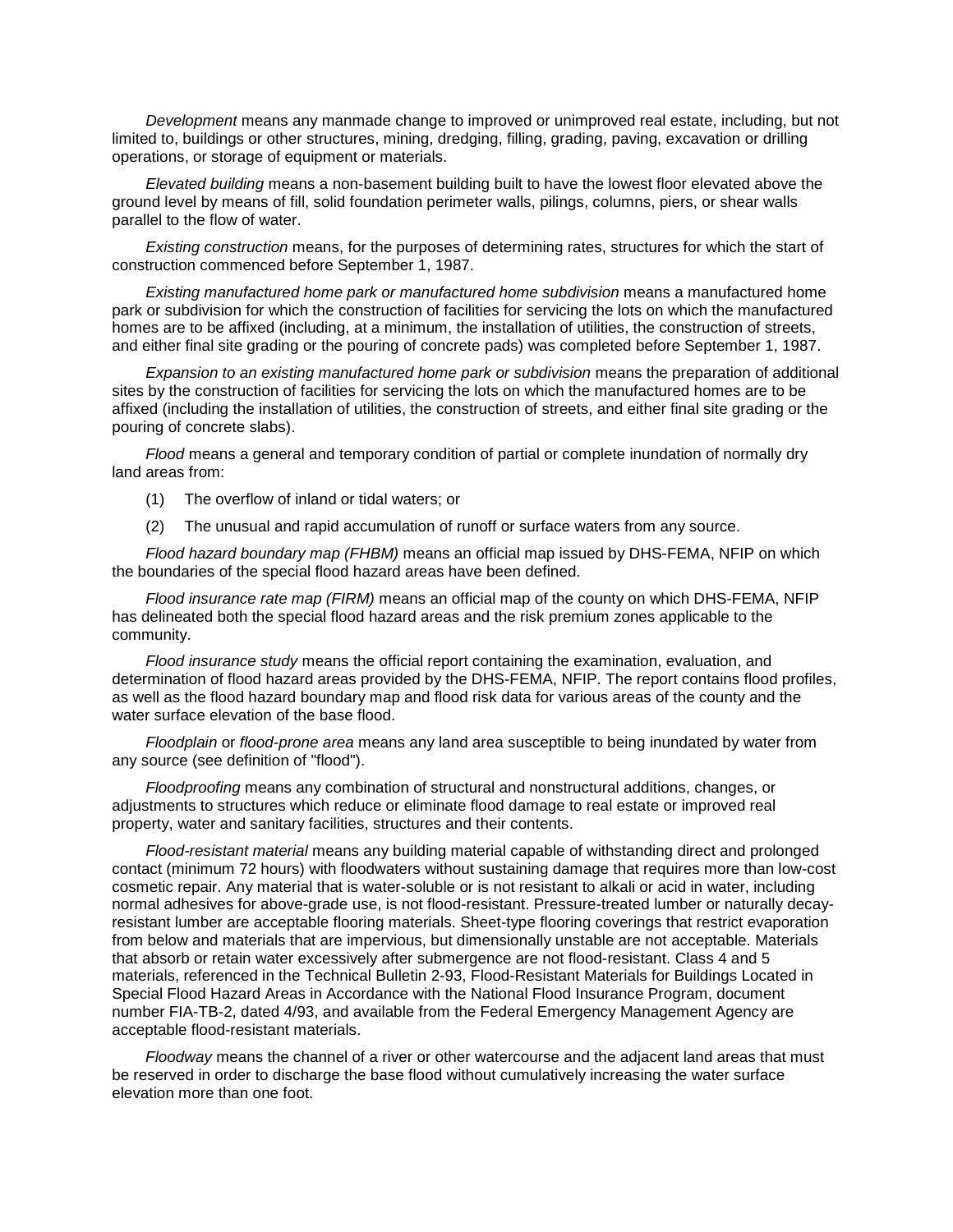*Freeboard* means a factor of safety usually expressed in feet above a flood level for purposes of floodplain management. Freeboard tends to compensate for the many unknown factors that could contribute to flood heights greater than the height calculated for a selected size flood and floodway conditions, such as wave action, bridge openings, and the hydrological effect of urbanization of the watershed.

*Highest adjacent grade* means the highest natural elevation of the ground surface, prior to construction, next to the proposed walls of the structure.

*Historic structure* means any structure that is:

- (1) Listed individually in the National Register of Historic Places (a listing maintained by the U.S. Department of the Interior (DOI)) or preliminarily determined by the Secretary of the Interior as meeting the requirements for individual listing on the National Register;
- (2) Certified or preliminarily determined by the Secretary of the Interior as contributing to the historical significance of a registered historic district or a district preliminarily determined by the Secretary to qualify as a registered historic district;
- (3) Individually listed on a state inventory of historic places;
- (4) Individually listed on a local inventory of historic places in communities with historic preservation programs that have been certified:
	- a. By an approved state program as determined by the Secretary of Interior, or
	- b. Directly by the Secretary of Interior in states without approved programs.

Some structures or districts listed on the state or local inventories may not be historic as cited above, but have been included on the inventories because it was believed that the structures or districts have the potential for meeting the historic structure criteria of the DOI. In order for these structures to meet NFIP historic structure criteria, it must be demonstrated and evidenced that the South Carolina Department of Archives and History has individually determined that the structure or district meets DOI historic structure criteria.

Increased cost of compliance applies to all new and renewed flood insurance policies effective on and after June 1, 1997. The NFIP shall enable the purchase of insurance to cover the cost of compliance with land use and control measures established under Section 1361. It provides coverage for the payment of a claim to help pay for the cost to comply with state or community floodplain management laws or ordinances after a flood event in which a building has been declared substantially or repetitively damaged.

*Limited storage* means an area used for storage and intended to be limited to incidental items that can withstand exposure to the elements and have low flood damage potential. Such an area must be of flood resistant or breakaway material, void of utilities except for essential lighting and cannot be temperature controlled.

*LOMA* means letter of map amendment.

*LOMR* means letter of map revision.

*Lowest adjacent grade (LAG)* means an elevation of the lowest ground surface that touches any of the exterior walls of a building or proposed building walls.

*Lowest floor* means the lowest floor of the lowest enclosed area. An unfinished or flood resistant enclosure, usable solely for parking of vehicles, building access, or storage, in an area other than a basement area, is not considered a building's lowest floor provided that such an enclosure is not built so as to render the structure in violation of the applicable non-elevation design requirements of this article.

*Manufactured home* means a structure, transportable in one or more sections, which is built on a permanent chassis and designed to be used with or without a permanent foundation when connected to the required utilities. The term "manufactured home" does not include a recreational vehicle.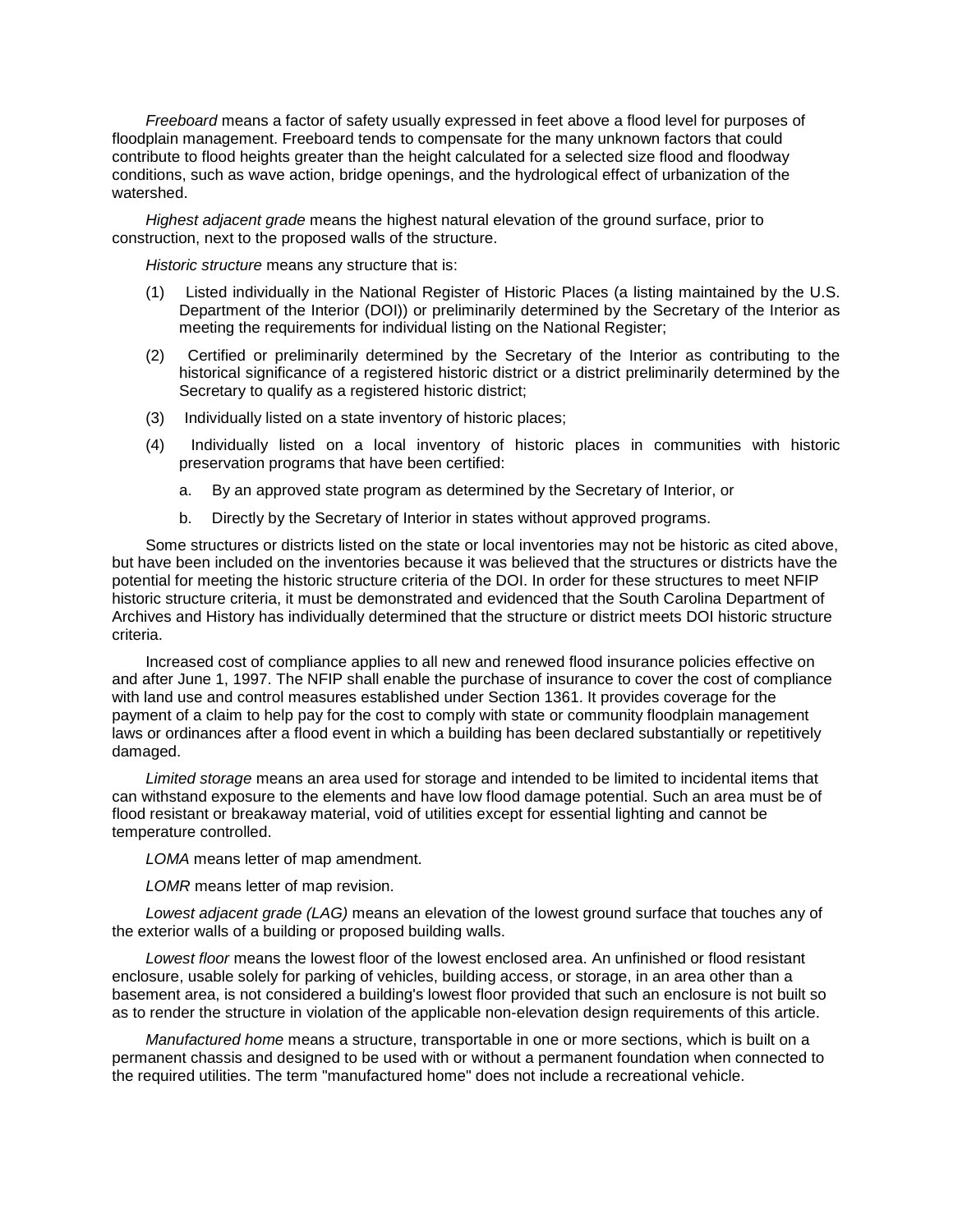*Manufactured home park or subdivision* means a parcel (or contiguous parcels) of land divided into two or more manufactured home lots for rent or sale.

*Mean sea level* means the average height of the sea for all stages of the tide. It is used as a reference for establishing various elevations within the special flood hazard area.

*National Geodetic Vertical Datum (NGVD), as corrected in 1929,* means the elevation reference points set by National Geodetic Survey based on mean sea level. New construction means structure for which the start of construction commenced after September 1, 1987. The term also includes any subsequent improvements to such structure.

*New manufactured home park or subdivision* means a manufactured home park or subdivision for which the construction of facilities for servicing the lots on which the manufactured homes are to be affixed (including at a minimum, the installation of utilities, the construction of streets, and either final site grading or the pouring of concrete slabs) is completed on or after September 1, 1987.

*NFIP* means National Flood Insurance Program.

*North American Vertical Datum (NAVD)* means the datum point established at Pointe-au-Père on the St. Lawrence River, Quebec Province, Canada, based on the mass or density of the earth. The datum listed as the reference datum on flood insurance rate maps should be used for elevation certificate and floodproofing certificate completion.

*Recreational vehicle* means a vehicle which is:

- (1) Built on a single chassis;
- (2) Four hundred square feet or less when measured at the largest horizontal projection;
- (3) Designed to be self-propelled or permanently towable by a car or light duty truck; and
- (4) Designed primarily not for use as a permanent dwelling, but as a temporary living quarters for recreational, camping, travel, or seasonal use.

*Repetitive loss structure* means a structure covered by a contract of flood insurance that has incurred flood-related damages on two occasions during a ten year period ending on the date of the event for which a second claim is made, in which the cost to repair the flood damage, on average, equaled or exceeded 25 percent of the market value of the building at the time of such flood event.

*Section 1316* means, for the purposes of this chapter, Section 1316 of the National Flood Insurance Act of 1968, wherein standards are established providing that no new flood insurance shall be provided for any property found by the Federal Emergency Management Agency to have been declared by a state or local authority to be in violation of state or local ordinances.

*Special flood hazard area* means an area delineated on a flood insurance rate map as being subject to inundation by the base flood and designated as zone A, AE, A1-30, AR, AO, and AH.

*Start of construction* includes substantial improvement, and means the date the building permit was issued, provided the actual start of construction, repair, reconstruction, rehabilitation, addition, or improvement was within 180 days of the permit date. The actual start means the first placement of permanent construction of a structure (including a manufactured home) on a site, such as the pouring of slabs or footings, installation of piles, construction of columns, or any work beyond the stage of excavation or the placement of a manufactured home on a foundation. Permanent construction does not include land preparation, such as clearing, grading, and filling; nor does it include the installation of streets and/or walkways; nor does it include excavation for footings, piers or foundations, or the erection of temporary forms; nor does it include the installation on the property of accessory buildings, such as garages or sheds, not occupied as dwelling units or not part of the main structure. For a substantial improvement, the actual start of construction means the first alteration of any wall, ceiling, floor, or other structural part of the building, whether or not that alteration affects the external dimensions of the building.

*Structure* means a walled and roofed building, a manufactured home, including a gas or liquid storage tank that is principally above ground.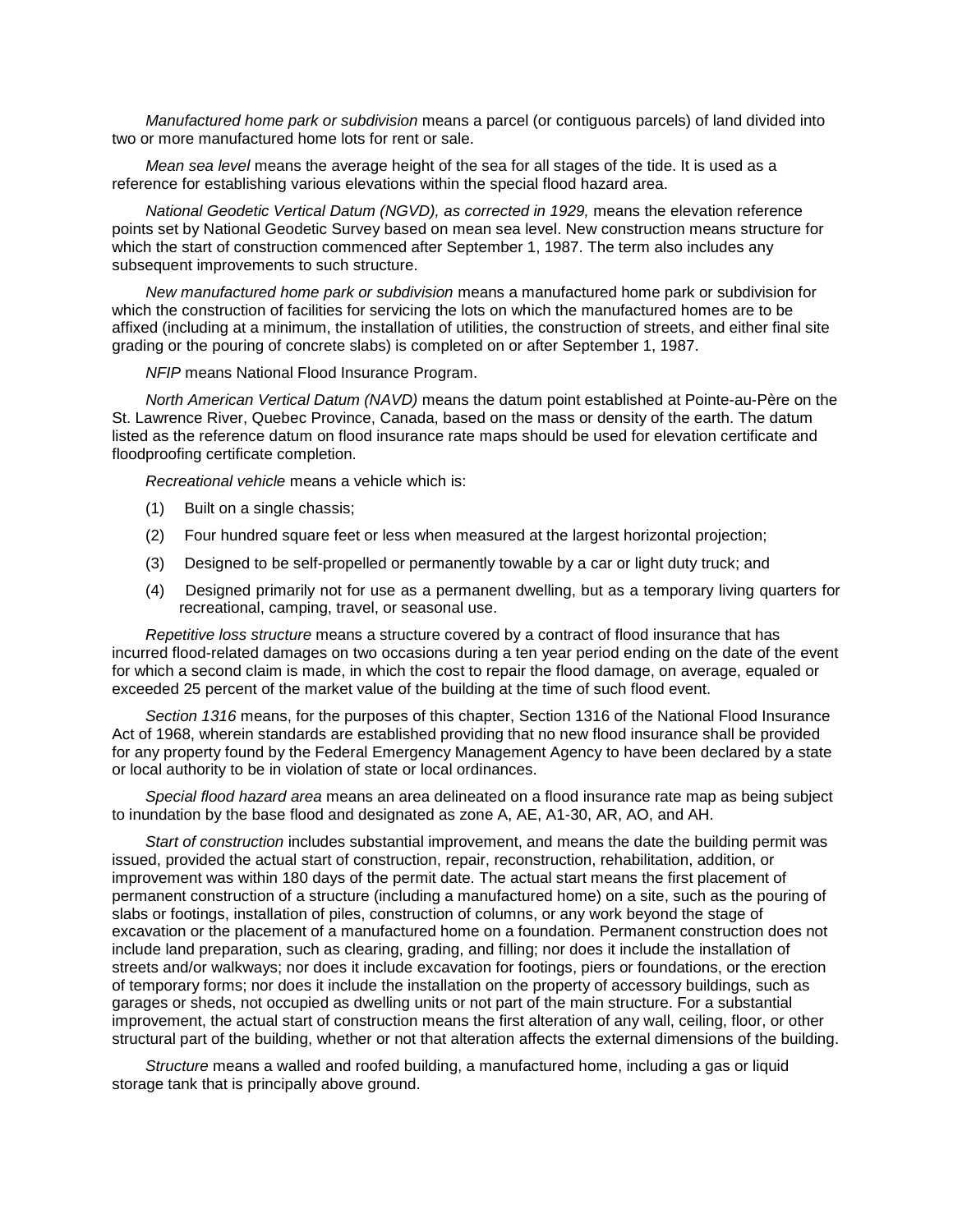*Subdivision* means the division of a tract, lot or parcel of land into two or more lots, plats, sites or other divisions of land.

*Substantial damage* means damage of any origin, sustained by a structure after September 1, 1987, whereby the cost of restoring the structure to its before-damaged condition would be equal to or exceed 50 percent of the market value of the structure before the damage occurred. Such repairs may be undertaken successively and their costs counted cumulatively. Please refer to the definition of "substantial improvement."

*Substantial improvement* means any repair, reconstruction, rehabilitation, addition, or improvement of a structure, the cost of which equals or exceeds 50 percent of the market value of the structure before the start of the construction of the improvement. This term includes structures that have incurred substantial damage, regardless of the actual repair work performed. The term does not, however, include either:

- (1) Any project of improvement to a structure to correct existing violations of state or local health, sanitary, or safety code specifications which have been identified by the local code enforcement official and which are the minimum necessary to assure safe living conditions (does not include American with Disabilities Act compliance standards); or,
- (2) Any alteration of a historic structure provided that the alteration will not preclude the structure's continued designation as a historic structure.

Permits shall be cumulative for a period of five years. If the improvement project is conducted in phases, the total of all costs associated with each phase, beginning with the issuance of the first permit, shall be utilized to determine whether "substantial improvement" will occur.

*Substantially improved existing manufactured home park or subdivision* means where the repair, reconstruction, rehabilitation or improvement of the streets, utilities and pads equals or exceeds 50 percent of the value of the streets, utilities and pads before the repair, reconstruction, or improvement commenced.

*Variance* means the grant of relief from a term or terms of this article.

*Violation* means the failure of a structure or other development to be fully compliant with this article.

(Ord. No. 2016-25, § 1(Exh. A), 9-19-2019)

Sec. 16-32. - Lands to which this article applies.

This article shall apply to all parcels of land that lie either wholly or partially within, or immediately adjacent to, special flood hazard areas that are within the jurisdiction of the unincorporated areas of the county. These special flood hazard areas are identified by the Department of Homeland Security-FEMA, National Flood Insurance Program (DHS-FEMA, NFIP), in its flood insurance study, dated December 21, 2017 with accompanying maps and other supporting data, which are hereby adopted by reference and declared to be a part of this article. Further, this article shall apply to any special flood hazard areas established and accepted by the county that utilize DHS-FEMA, NFIP detailed flood study standards, or better.

Upon annexation any special flood hazard areas identified by the Federal Emergency Management Agency (FEMA) in its Flood Insurance Study for the unincorporated areas of Oconee County, with accompanying map and other data are adopted by reference and declared part of this chapter.

(Ord. No. 2016-25, § 1(Exh. A), 9-19-2019)

Sec. 16-33. - Adoption of letters of map revisions and letters of map amendments.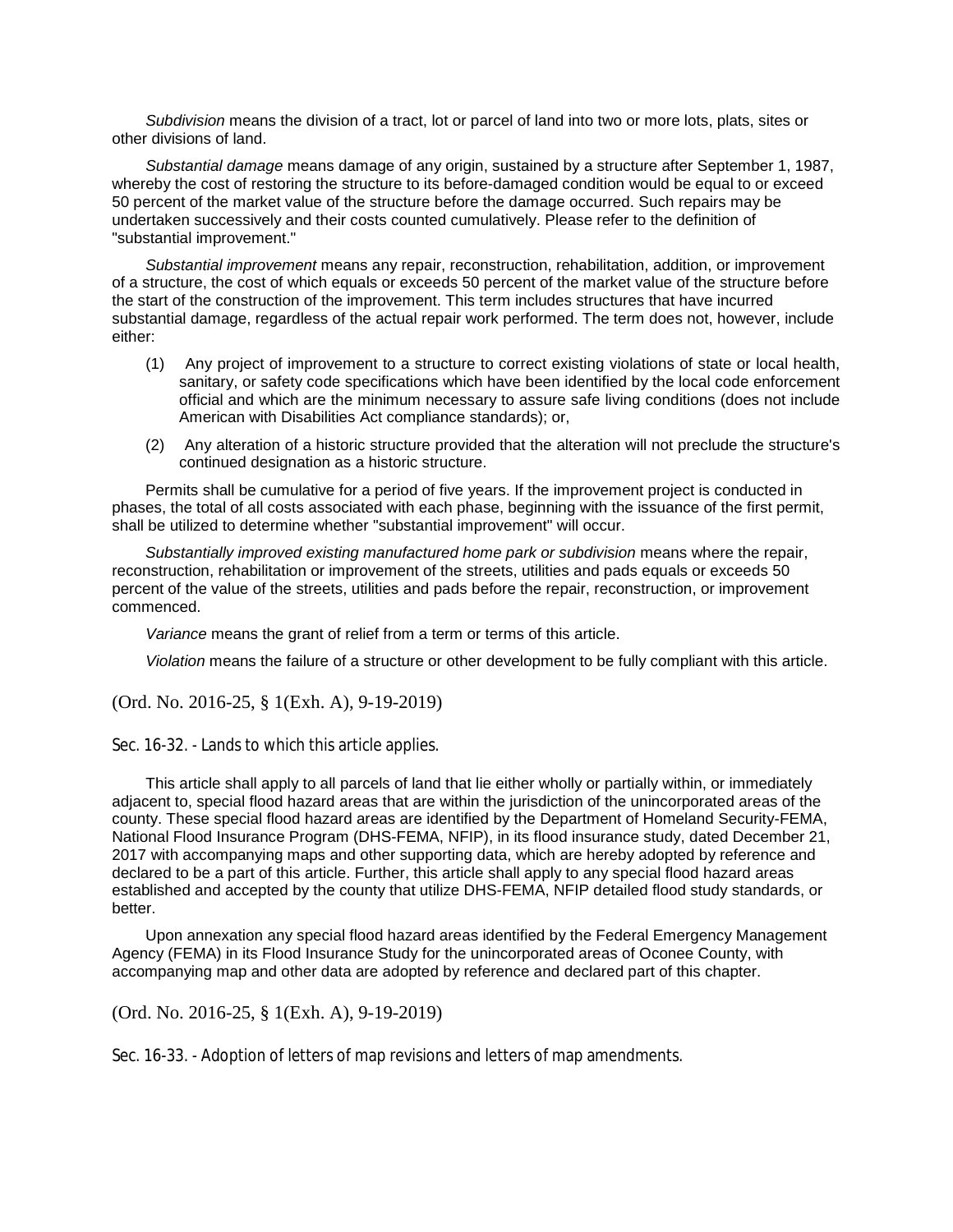All LOMRs and LOMAs issued by DHS-FEMA for the unincorporated areas of the county are hereby adopted by this reference.

(Ord. No. 2016-25, § 1(Exh. A), 9-19-2019)

Sec. 16-34. - Establishment of development permit.

Prior to the commencement of any development activities in the special flood hazard areas, a development permit shall be required in accordance with the provisions of this article.

(Ord. No. 2016-25, § 1(Exh. A), 9-19-2019)

Sec. 16-35. - Compliance.

No structure shall hereafter be located, extended, converted, or structurally altered, or land developed, without full compliance with the terms of this article and other applicable regulations. Nothing in this article shall be construed to apply to parcels of land that do not lie either wholly or partially within, or immediately adjacent to, special flood hazard areas within the jurisdiction of the unincorporated areas of the county.

(Ord. No. 2016-25, § 1(Exh. A), 9-19-2019)

Sec. 16-36. - Interpretation.

In the interpretation and application of this article, all provisions shall be considered as minimum requirements, liberally construed in favor of the governing body, and deemed neither to limit nor repeal any other powers granted under state law. This article is not intended to repeal, abrogate, or impair any existing easements, covenants, or deed restrictions. However, where this article and another conflict or overlap, whichever imposes the more stringent restrictions shall prevail.

(Ord. No. 2016-25, § 1(Exh. A), 9-19-2019)

Sec. 16-37. - Partial invalidity and severability.

If any part of the ordinance codified in this chapter is declared invalid, the remainder of the ordinance shall not be affected and shall remain in force.

(Ord. No. 2016-25, § 1(Exh. A), 9-19-2019)

Sec. 16-38. - Penalties for violation.

In addition to any specific penalties as set forth herein, violation of the provisions of this article or failure to comply with any of its requirements, including violation of conditions and safeguards established in connection with grants of variance or special exceptions, shall constitute a misdemeanor. Any person, firm, corporation, or agent who violates this article or fails to comply with any of its requirements shall, upon conviction thereof, be fined within the jurisdictional limits of magistrate's court or imprisoned for not more than 30 days, or both. Each such person, firm, corporation or agent shall be deemed guilty of a separate offense for each and every day, or portion thereof, during which any violation of any of the provisions of this article is committed or continued. Nothing herein contained shall prevent the county from taking such other lawful action, including an action for injunctive relief, as is necessary to prevent or remedy any violation.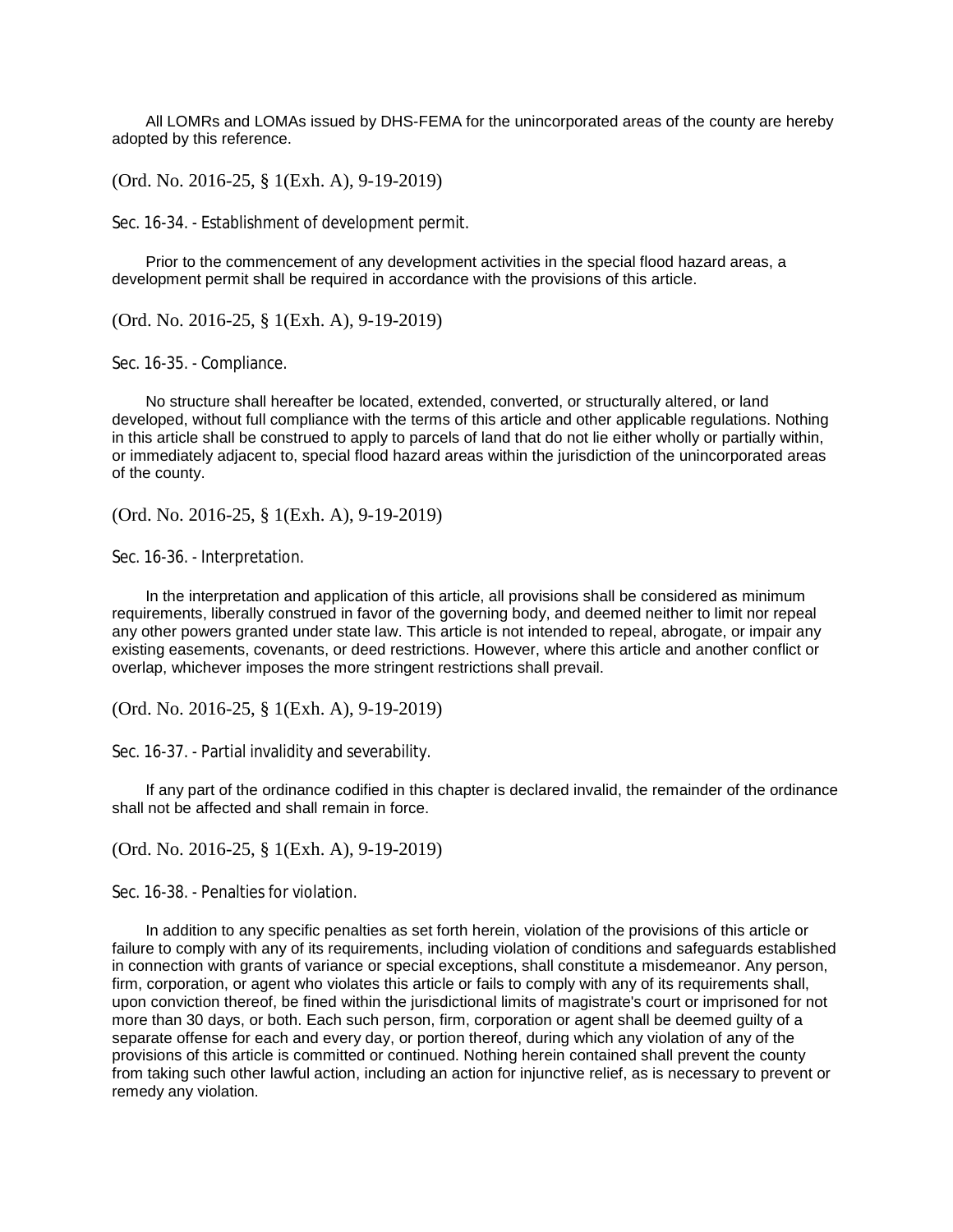Sec. 16-39. - Effect upon outstanding development permits.

Nothing herein contained shall require any change in the plans, construction, size, or designated use of any building, structure or part thereof for which a development permit has been granted by the county before the time of the enactment of this article.

(Ord. No. 2016-25, § 1(Exh. A), 9-19-2019)

Sec. 16-40. - Warning and disclaimer of liability.

The degree of flood protection required by this article is considered reasonable for regulatory purposes and is based on scientific and engineering considerations. Larger floods can and will occur on rare occasions. Flood heights may be increased by manmade or natural causes. This article does not imply that land outside the special flood hazard areas or uses permitted within such areas will be free from flooding or flood damages. This article shall not create liability on the part of the county, or by any officer or employee thereof, for any flood damages that result from reliance on this article, or any administrative decision lawfully made hereunder.

(Ord. No. 2016-25, § 1(Exh. A), 9-19-2019)

Sec. 16-41. - Effect on rights and liabilities under the existing flood damage prevention ordinance.

This article in part comes forward by reenactment of some of the provisions of the flood damage prevention ordinance enacted August 18, 1987, as amended. It is not the intention to repeal but rather to reenact and continue to enforce without interruption such existing provisions, so that all rights and liabilities that have accrued thereunder are reserved and may be enforced. The enactment of this article shall not affect any action, suit or proceeding instituted or pending that has been brought by the county. All provisions of the flood damage prevention ordinance of Oconee County enacted on August 18, 1987, as amended, which are not reenacted herein, are repealed.

(Ord. No. 2016-25, § 1(Exh. A), 9-19-2019)

Secs. 16-42—16-80. - Reserved.

DIVISION 2. - ADMINISTRATION

Sec. 16-81. - Designation of floodplains manager.

The county administrator or his designee shall serve as the floodplains manager.

(Ord. No. 2016-25, § 1(Exh. A), 9-19-2019)

Sec. 16-82. - Development permit and certification requirements.

Development permits shall be required for all development, including the placement of manufactured homes, so that the county may determine whether or not such construction or other development is proposed in the special flood hazard area. Prior to any development activities, application for a development permit shall be made to the floodplains manager on forms furnished by the local floodplains manager. The development permit may include, but not be limited to, plans in duplicate, drawn to scale,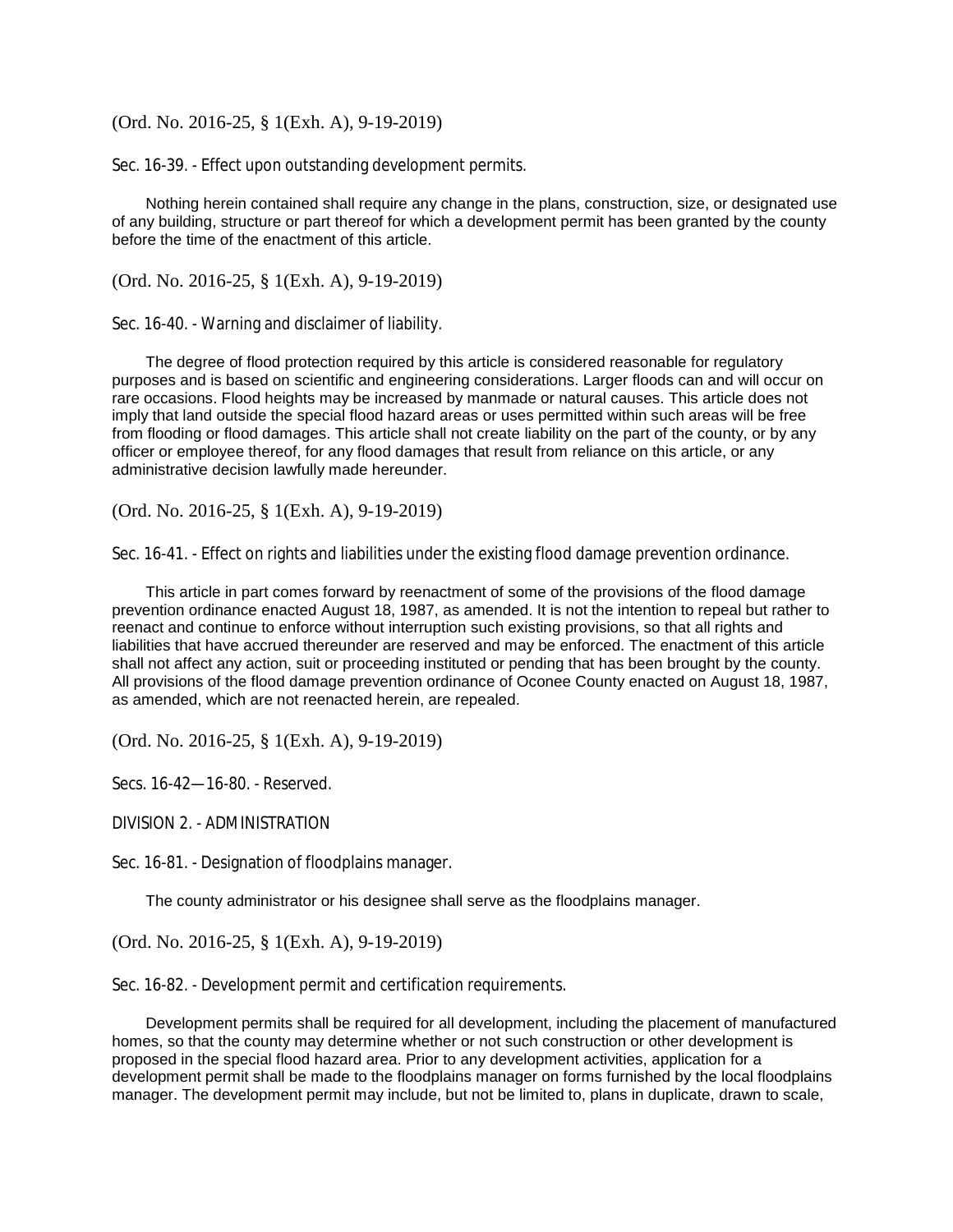showing: the nature, location, dimensions, and elevations of the area in question; existing or proposed structures; and the location of fill materials, storage areas, and drainage facilities. Specifically, the following information is required:

- (1) A plot plan that shows the special flood hazard area contour, or a statement that the entire lot is within the special flood hazard area, must be provided by the development permit applicant when the lot is within, or appears to be within the special flood hazard area as mapped by DHS-FEMA or the special flood hazard area identified pursuant to either the duties and responsibilities of the floodplains manager of subsection 16-83(9) or the standards for subdivision proposals of section 16-125 and the standards for streams without estimated base flood elevations and/or floodways of section 16-124. The plot plan must be prepared by or under the direct supervision of a state-registered land surveyor or professional engineer and certified by the same.
- (2) The plot plan required herein must show the floodway, if any, as identified by the DHS-FEMA, NFIP, or as identified pursuant to either the duties or responsibilities of the floodplains manager of subsection 16-83(9) or the standards for subdivision proposals of section 16-125 and the standards for streams without estimated base flood elevations and/or floodways of section 16- 124.
- (3) Where base flood elevation data is provided as set forth in section 16-32 or the duties and responsibilities of the floodplains managers of subsection 16-83(9) the application for a development permit within the flood hazard area shall show:
	- a. The elevation (in relation to mean sea level) of the lowest floor of all new and substantially improved structures, and
	- b. If the structure will be floodproofed in accordance with the nonresidential construction requirements of subsection 16-122(2) the elevation (in relation to mean sea level) to which the structure will be floodproofed.
- (4) Where base flood elevation data is not provided. In the absence of other available data from another source, and where no BFE data is provided as set forth in section 16-32, one of the following methods may be used to determine a BFE, subject to approval by the floodplains manager. For further information regarding the methods for determining BFEs listed below, refer to DHS-FEMA's manual Managing Floodplain Development in Approximate Zone A Areas.
	- a. *Contour interpolation.*
		- 1. Superimpose approximate zone A boundaries onto a topographic map and estimate a preliminary BFE.
		- 2. Add one half of the contour interval of the topographic map to determine the final BFE.
	- b. *Data extrapolation.* A BFE can be determined if a site is located within 500 feet upstream of a stream reach for which a 100-year profile has been computed by detailed methods, and the special flood hazard area and channel bottom slope characteristics are relatively similar to the downstream reaches.
	- c. *Hydrologic and hydraulic calculations.* Perform hydrologic and hydraulic calculations to determine BFEs using DHS-FEMA-approved methods and software.
- (5) Alteration of watercourse. Where any watercourse will be altered or relocated as a result of proposed development, the application for a development permit shall include: A description of the extent of watercourse alteration or relocation; an engineering report on the effects of the proposed project on the flood-carrying capacity of the watercourse and the effects to properties located both upstream and downstream; a map showing the location of the proposed watercourse alteration or relocation; and notification of the proposal to the appropriate governmental agencies. A copy of the notification shall be maintained in the permit records and submitted to the DHS-FEMA. Prior to the commencement of any work on the alteration of a watercourse, the applicant must procure and submit to the floodplains manager any applicable federal or state approvals or permits, including a CLOMR. Within 60 days of completion of an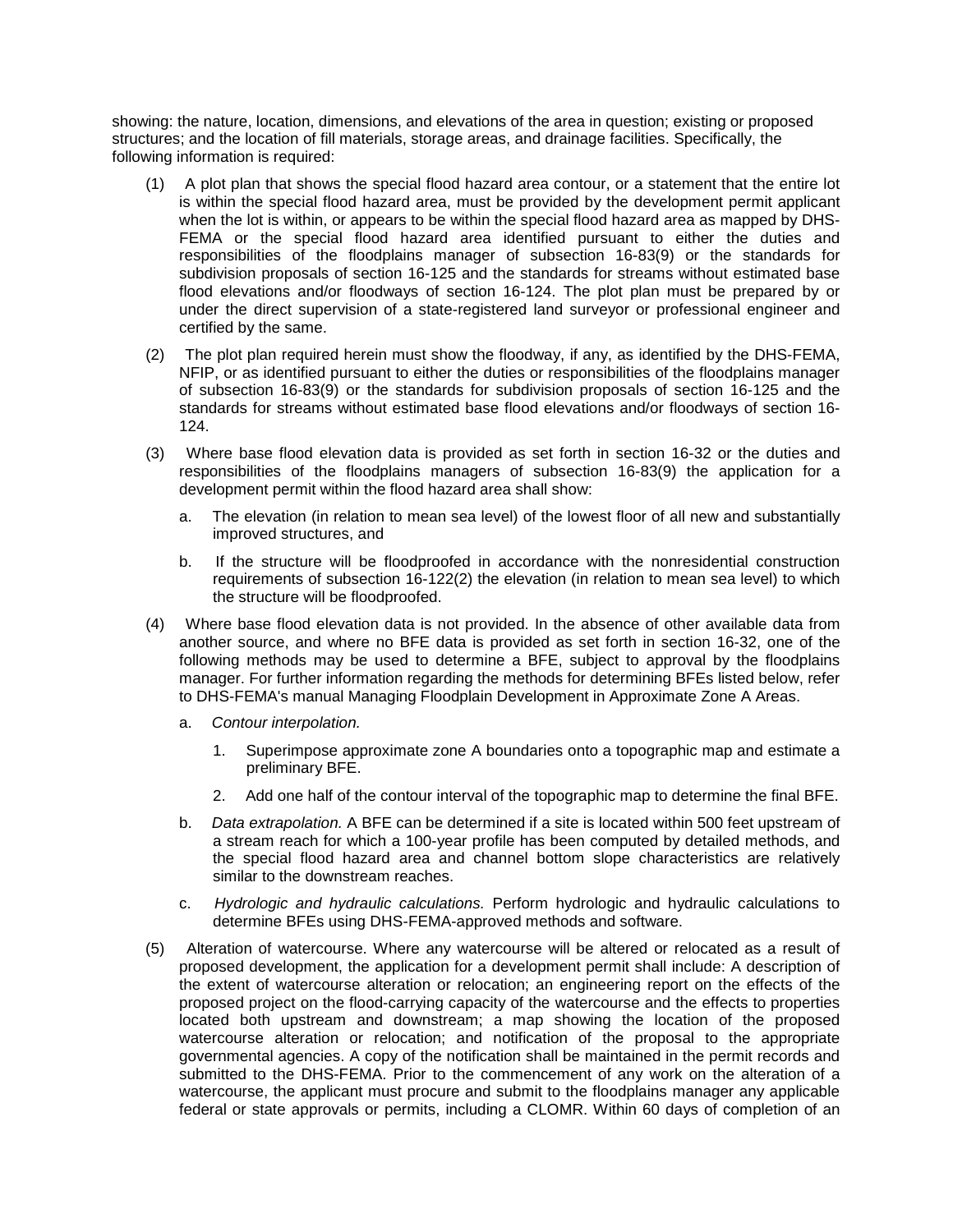alteration of a watercourse, the applicant shall submit as-built certification, by a state-registered professional engineer, to the floodplains manager, DHS-FEMA, as a LOMR, and the State of South Carolina, Department of Natural Resources, Flood Mitigation Program.

- (6) When a structure is constructed or substantially improved in the special flood hazard area or, in the opinion of the floodplains manager, a flood elevation certificate is required as soon as possible after completion of the lowest floor and before any further inspections are accepted and vertical construction commences. The as-built measurement shall be made in relation to mean sea level and shall be a minimum of three feet above the BFE. The certification shall be prepared, signed and sealed by a state-registered land surveyor or a state professional engineer. Any work done prior to submission of the certification shall be at the permit holder's risk. The floodplains manager shall review the floor elevation survey data submitted. Deficiencies detected by such review shall be corrected by the permit holder immediately and prior to further progressive work being permitted to proceed. Failure to submit the certification or failure to make the required corrections shall be cause to issue a stop-work order for the project.
- (7) If the proposed development will impact the configuration of a watercourse, floodway, or BFE for which a detailed flood insurance study has been developed, the applicant shall apply and must receive approval for a CLOMR with the DHS-FEMA, NFIP. The development permit will not be issued until DHS-FEMA has issued the CLOMR. When a CLOMR has been issued for a development the following shall apply. Within 30 calendar days of completion of construction activities, the applicant shall apply to DHS-FEMA for a LOMR. The applicant is responsible for all technical submissions and fees required to obtain the CLOMR/LOMR.
- (8) As-built certification. Upon completion of the development a state-registered professional engineer, land surveyor or architect shall certify that the development is built in accordance with the submitted plans and previous pre-development certifications.

(Ord. No. 2016-25, § 1(Exh. A), 9-19-2019)

Sec. 16-83. - Duties and responsibilities of the floodplains manager.

The floodplains manager shall reasonably and responsibly apply the provisions of this article. The duties and responsibilities of the floodplains manager shall include, but are not limited to, the following:

- (1) *Permit application review.* It is the duty and responsibility of the floodplains manager to review all development permit applications to assure that the requirements of this article have been satisfied, and the floodplains manager is authorized to determine whether sites will be reasonably safe from flooding.
- (2) *Requirement of federal and/or state permits.* It is the responsibility of the floodplains manager to review proposed development to assure that all necessary permits have been received from those governmental agencies from which approval is required by federal or state law, including section 404 of Federal Water Pollution Control Act Amendments of 1972, 33 U.S.C. 1334.
- (3) *Watercourse alterations.*
	- a. Prior to the issuance of the development permit to alter a watercourse, it is the responsibility of the floodplains manager to notify adjacent communities, the South Carolina Department of Natural Resources, Land Resources and Conservation Division, State Coordinator for the NFIP, prior to any alteration or relocation of a watercourse, and submit evidence of such notification to DHS-FEMA, NFIP.
	- b. In addition to the notifications required watercourse alterations per subsection 16-83(3)a., it is the responsibility of the floodplains manager to maintain written reports of maintenance records to show that maintenance has been provided within the altered or relocated portion of said watercourse so that the flood-carrying capacity is not diminished. This maintenance must consist of a comprehensive program of periodic inspections, and routine channel clearing and dredging, or other related functions. The assurance shall consist of a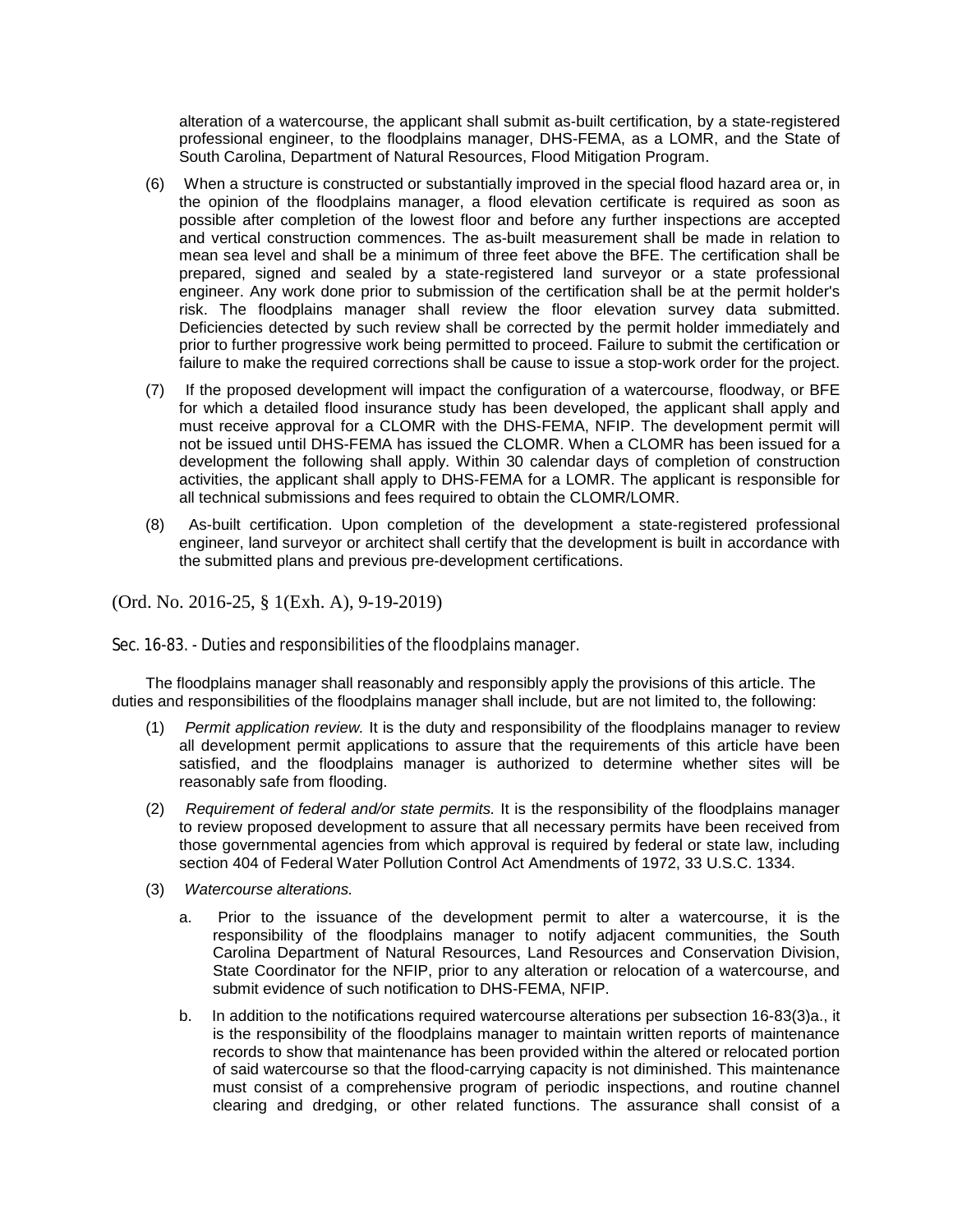description of maintenance activities, frequency of performance, and the local person responsible for maintenance performance. Records shall be kept on file for DHS-FEMA inspection.

- (4) *Floodway encroachments.* It is the responsibility of the floodplains manager to minimize and manage encroachments within the floodway.
- (5) *Adjoining floodplains.* It is the responsibility of the floodplains manager to cooperate with neighboring communities with respect to the management of adjoining floodplains and/or floodrelated erosion areas in order to prevent aggravation of existing hazards.
- (6) *Notifying adjacent communities.* It is the responsibility of the floodplains manager to notify adjacent communities prior to permitting substantial commercial developments and large subdivisions to be undertaken in areas of special flood hazard and/or flood-related erosion hazards.
- (7) *Documentation review.* It is the responsibility of the floodplains manager to accept and review documentation for all structures located in the special flood hazard areas in accordance with this article.
- (8) *Floodproofing certifications.* When floodproofing is utilized for a particular structure, the floodplains manager is authorized to require the property owner or other responsible party provide certifications from a state-registered professional engineer or architect in accordance with the nonresidential construction requirements outlined in subsection 16-122(2).
- (9) *Map interpretation.* Where interpretation is needed as to the exact location of boundaries of the special flood hazard areas (for example, where there appears to be a conflict between a mapped boundary and actual field conditions), it is the responsibility of the floodplains manager to make the necessary interpretation. The person contesting the location of the special flood hazard area boundary may obtain an approved LOMA from DHS-FEMA, or he or she may appeal the interpretation as provided for in this article.
- (10) *Prevailing authority.* Where a map boundary showing an area of special flood hazard and field elevations disagree, the base flood elevations for flood protection elevations (as found on an elevation profile, floodway data table, etc.) shall prevail. The correct information should be submitted to FEMA as per the map maintenance activity requirements outlined in section 16-84.
- (11) *Use of best available data.* When base flood elevation data and floodway data has not been provided in accordance with section 16-32, obtain, review, and reasonably utilize best available base flood elevation data and floodway data available from a federal, state, or other source, including data developed pursuant to the standards for subdivision proposals outlined in section 16-125, in order to administer the provisions of this article. Data from preliminary, draft, and final flood insurance studies constitutes best available data from a federal, state, or other source. Data must be developed using hydraulic models meeting the minimum requirement of NFIP approved model. If an appeal is pending on the study in accordance with 44 CFR ch. 1, parts 67.5 and 67.6, the data does not have to be used.
	- a. For a project greater than five acres or more than 50 lots, a detailed study is required, using detailed methods as are acceptable by the Department of Homeland Security-FEMA, utilizing floodplain geometry, hydrology and hydraulics to analyze the pre- and postdevelopment conditions. All studies shall take into consideration a "full build out" condition for the studied watershed area. Such analysis shall be undertaken by a state-licensed professional engineer, who shall certify that the technical methods used reflect currently accepted engineering practices. Studies, analysis and computations shall be submitted in sufficient detail to allow review and approval by the floodplains manager, and in a digital format compatible with the requirements and standards of Oconee County GIS. The accuracy of the data submitted for such determination shall be the sole responsibility of the applicant.
	- b. After review of the detailed study by the floodplains manager, the applicant shall submit to DHS-FEMA an application for a LOMR, based upon existing site conditions. Applications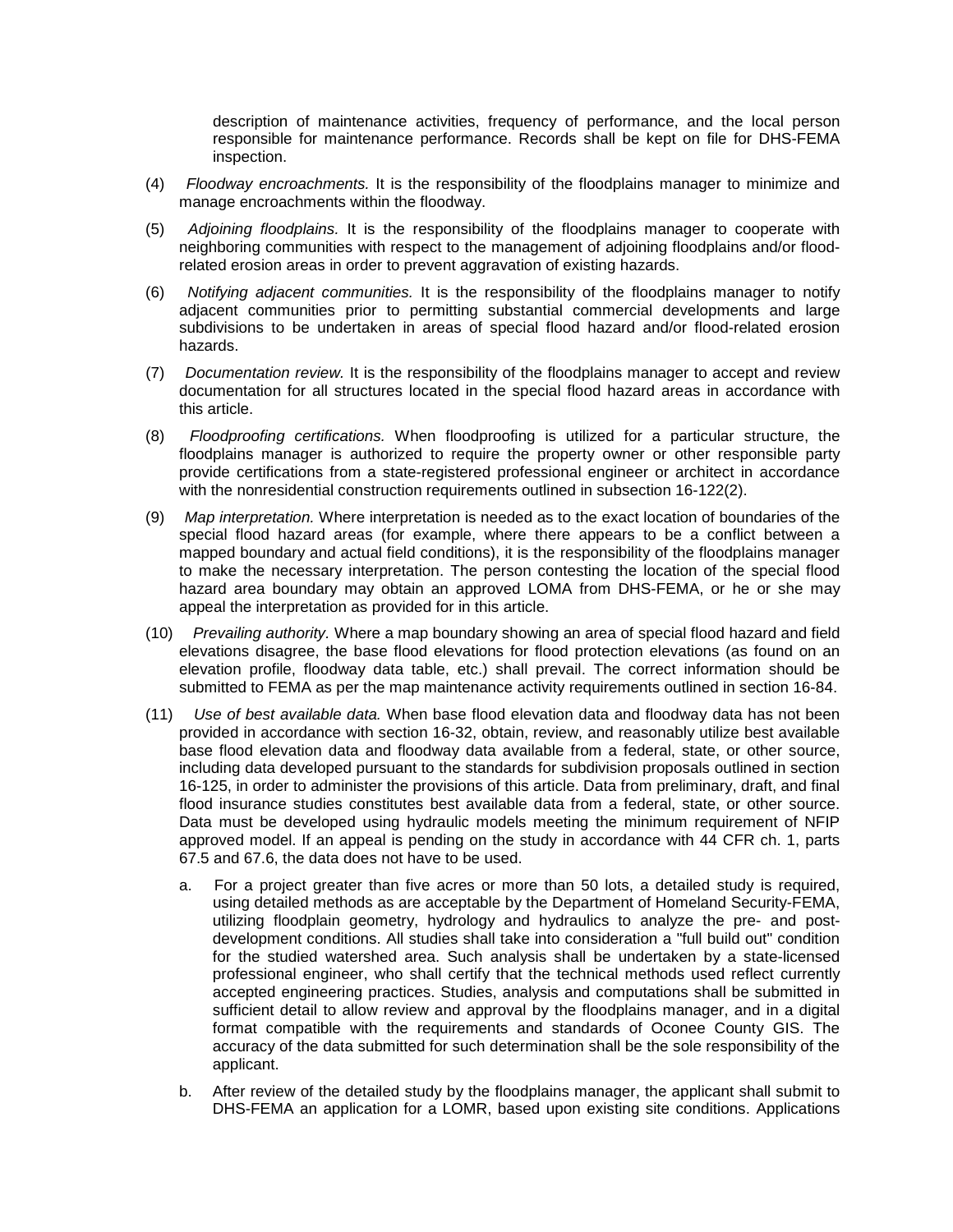for encroachments and/or modifications to the special flood hazard area will be evaluated and processed as described in subsection 16-82(7) and subsection 16-122(11)f. The applicant shall be responsible for all technical submissions and fees to DHS-FEMA in order to obtain the map change. The development permit will not be issued until DHS-FEMA has issued the LOMR or CLOMR, as applicable.

- (12) *Special flood hazard area conflicts with topographic boundaries.* When the exact location of boundaries of the special flood hazard areas conflict with the current, natural topographical information at the site, the property owner may apply and be approved for a LOMA by DHS-FEMA, NFIP. The floodplains manager will file a copy of the LOMA issued by DHS-FEMA, NFIP in the permit file.
- (13) *On-site inspections.* It is the responsibility of the floodplains manager to make on-site inspections of projects in accordance with the administrative procedures outlined in subsection 16-85(1).
- (14) *Administrative notices.* The floodplains manager is authorized to serve notices of violations, issue stop-work orders, revoke permits and direct corrective actions in accordance with administrative procedures outlined in section 16-85.
- (15) *Records maintenance.* It is the responsibility of the floodplains manager to maintain all records pertaining to the administration of this article and make these records available for public inspection.
- (16) *Annexation and detachments.* It is the responsibility of the floodplains manager to notify the South Carolina Department of Natural Resources Land, Water and Conservation Division, within six months, of any annexations or detachments that include special flood hazard areas.
- (17) *Federally funded development.* The President issued Executive Order 11988, Floodplain Management May 1977. E.O. 11988 directs federal agencies to assert a leadership role in reducing flood losses and losses to environmental values served by floodplains. Proposed developments must go through an eight-step review process. Evidence of compliance with the executive order must be submitted as part of the permit review process.
- (18) *Substantial damage determination.* It is the responsibility of the floodplains manager to determine damage to structures located in the special flood hazard areas, regardless of the source of the damage and notify the owner of the property of such finding.
- (19) *Substantial improvement determination.* It is the responsibility of the floodplains manager to perform an assessment of permit applications for improvements or repairs to be made to a building or structure equals or exceeds 50 percent of the market value of the structure before the improvement or repair is started. Cost of work counted for determining if and when substantial improvement to a structure occurs shall be cumulative for a period of five years. If the improvement project is conducted in phases the total of all cost associated with each phase, beginning with the issuance of the first permit, shall be utilized to determine whether "substantial improvement" will occur.

The market values shall be determined by one of the following methods:

- a. The current assessed building value as determined by the county's assessor's office or the value of an appraisal performed by a licensed appraiser at the expense of the owner within the past six months;
- b. One or more certified appraisals from a state-registered professional licensed appraiser. The appraisal shall indicate actual replacement value of the building or structure in its preimprovement condition, less depreciation for functionality and obsolescence and site improvements. The Marshall & Swift Residential Cost Handbook shall be used to determine costs for buildings or structures; or
- c. Real estate purchase contract within 12 months prior to the date of the application for a permit.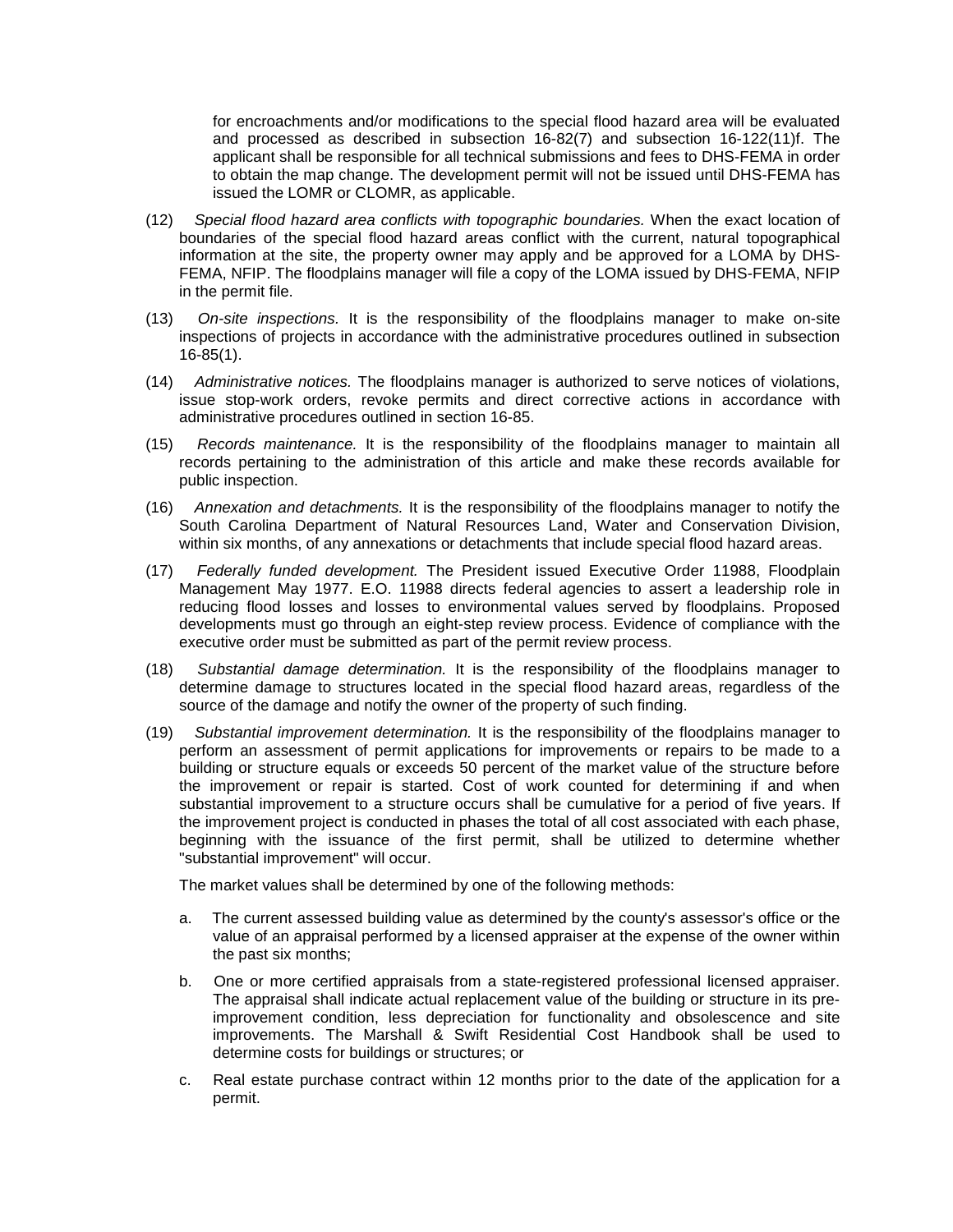Sec. 16-84. - Map maintenance activities.

The National Flood Insurance Program requires flood data to be reviewed and approved by DHS-FEMA. This ensures that flood maps, studies and other data identified in section 16-32 accurately represent flooding conditions so appropriate special flood hazard area management criteria are based on current data, the following map maintenance activities are identified:

- (1) *Requirement to submit new technical data.*
	- a. For all development proposals that impact floodway delineations or BFEs, the floodplains manager shall ensure that technical data reflecting such changes is submitted to DHS-FEMA within six months of the date such information becomes available. These development proposals include:
		- 1. Floodway encroachments that increase or decrease BFEs or alter floodway boundaries;
		- 2. Fill sites to be used for the placement of proposed structures where the applicant desires to remove the site from the special flood hazard area;
		- 3. Alteration of watercourses that result in a relocation or elimination of the special flood hazard area, including the placement of culverts; and
		- 4. Subdivision or large scale development proposals requiring the establishment of base flood elevations in accordance with section 16-125.
	- b. It is the responsibility of the applicant to have technical data, required in accordance with section 16-84, prepared in a format required for a CLOMR or LOMR, and submitted to DHS-FEMA. Submittal and processing fees for these map revisions shall also be the responsibility of the applicant.
	- c. The floodplains manager shall require a CLOMR prior to the issuance of a floodplain development permit for:
		- 1. Proposed floodway encroachments that increase the base flood elevation; and
		- 2. Proposed development which increases the base flood elevation by more than one foot in areas where DHS-FEMA has provided base flood elevations but no floodway.
	- d. Development permits issued by the floodplains manager shall be conditioned upon the applicant obtaining a LOMR from DHS-FEMA for any development proposal subject to section 16-84.
- (2) *Right to submit new technical data.* The floodplain manager may request changes to any of the information shown on an effective map that does not impact floodplain or floodway delineations or base flood elevations, such as labeling or planimetric details. Such a submission shall include appropriate supporting documentation made in writing by the local jurisdiction and may be submitted at any time.

(Ord. No. 2016-25, § 1(Exh. A), 9-19-2019)

Sec. 16-85. - Administrative procedures.

(a) *Inspections of work in progress.* As the work pursuant to a permit progresses, the floodplains manager shall make as many inspections of the work as may be necessary to ensure that the work is being done according to the provisions of this article and the terms of the permit. In exercising this responsibility, the floodplains manager, and each member of the floodplains manager's inspections department, has the authority, upon presentation of proper credentials, to enter on any premises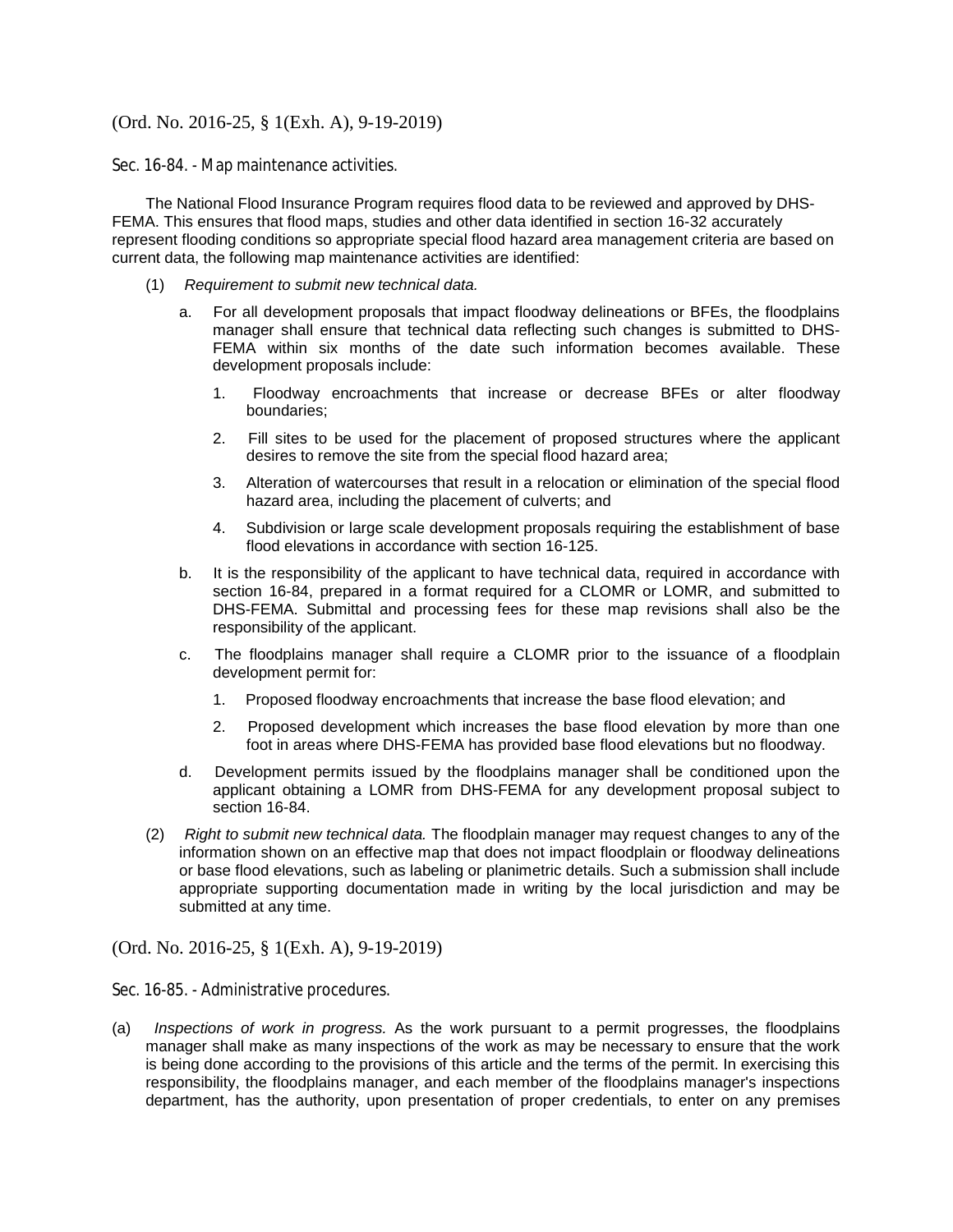within the territorial jurisdiction at any reasonable hour for the purposes of inspection or other enforcement action.

- (b) *Stop work orders.* The floodplains manager may utilize stop work orders to prevent violations of this article, and in doing so, the following procedure shall be followed:
	- (1) The floodplains manager may order the work to be immediately stopped whenever a building, or part thereof, or development is being constructed, reconstructed, altered, or repaired in violation of this article or in violation of any regulation adopted or order issued pursuant to this article, and either:
		- a. The violation or work being performed will alter the special flood hazard area in such a way that it would be difficult to abate the violation without substantial cost;
		- b. The violation or work being performed would cause irreparable harm to the special flood hazard area;
		- c. The violation or work being performed alters a watercourse; or
		- d. The work being performed requires a development permit or certification and the work is being performed without a required development permit or certification.
	- (2) The stop work order shall be in writing and shall state what work is to be stopped and what measures are required to abate the violation. The order shall include a statement of the findings made by the floodplains manager and shall list the conditions under which work that has been stopped by the order may be resumed. The delivery of equipment and materials, which does not contribute to the violation, may continue while the stop work order is in effect. A copy of this section may be attached to the stop work order.
	- (3) The stop work order shall be served on the person responsible for the work by a person duly authorized by law to serve process. The person duly authorized by law to serve process shall also post a copy of the stop work order in a conspicuous place at the site of the work. The floodplains manager may also deliver a copy of the stop work order to any person that the floodplains manager has reason to believe may be responsible for the violation.
	- (4) The directives of a stop work order become effective upon service of the order. Thereafter, any person notified of the stop work order who violates any of the directives set out in the stop work order may be assessed a penalty as provided in section 16-38. A stop work order issued pursuant to this section may remain in force until all non-compliant issues are rectified in the sole discretion of the floodplains manager.
	- (5) The floodplains manager shall monitor compliance with the stop work order. The floodplains manager shall rescind the stop work order, in writing, if all the violations for which the stop work order is issued are corrected, no other violations have occurred, and all measures necessary to abate the violations have been taken. The floodplains manager shall rescind a stop work order that is issued in error.
- (c) *Revocation of permits.* The floodplains manager may revoke and require the return of the development permit by notifying the permit holder in writing, stating the reason for the revocation. Permits shall be revoked for departure from the approved application, plans, or specifications; for refusal or failure to comply with the requirements of state or local laws; or for false statements or misrepresentations made in securing the permit. Any permit issued in error in violation of an applicable state or local law may also be revoked.
- (d) *Periodic inspections.* The floodplains manager, and each member of the floodplains manager's inspections department, has the authority, upon presentation of proper credentials, to enter on any premises within the territorial jurisdiction of the department at any reasonable hour for the purposes of inspection or other enforcement action.
- (e) *Initial notice of violation.* When the floodplains manager finds violations of applicable laws, the floodplains manager has the authority to notify the owner of the property of the violation. The owner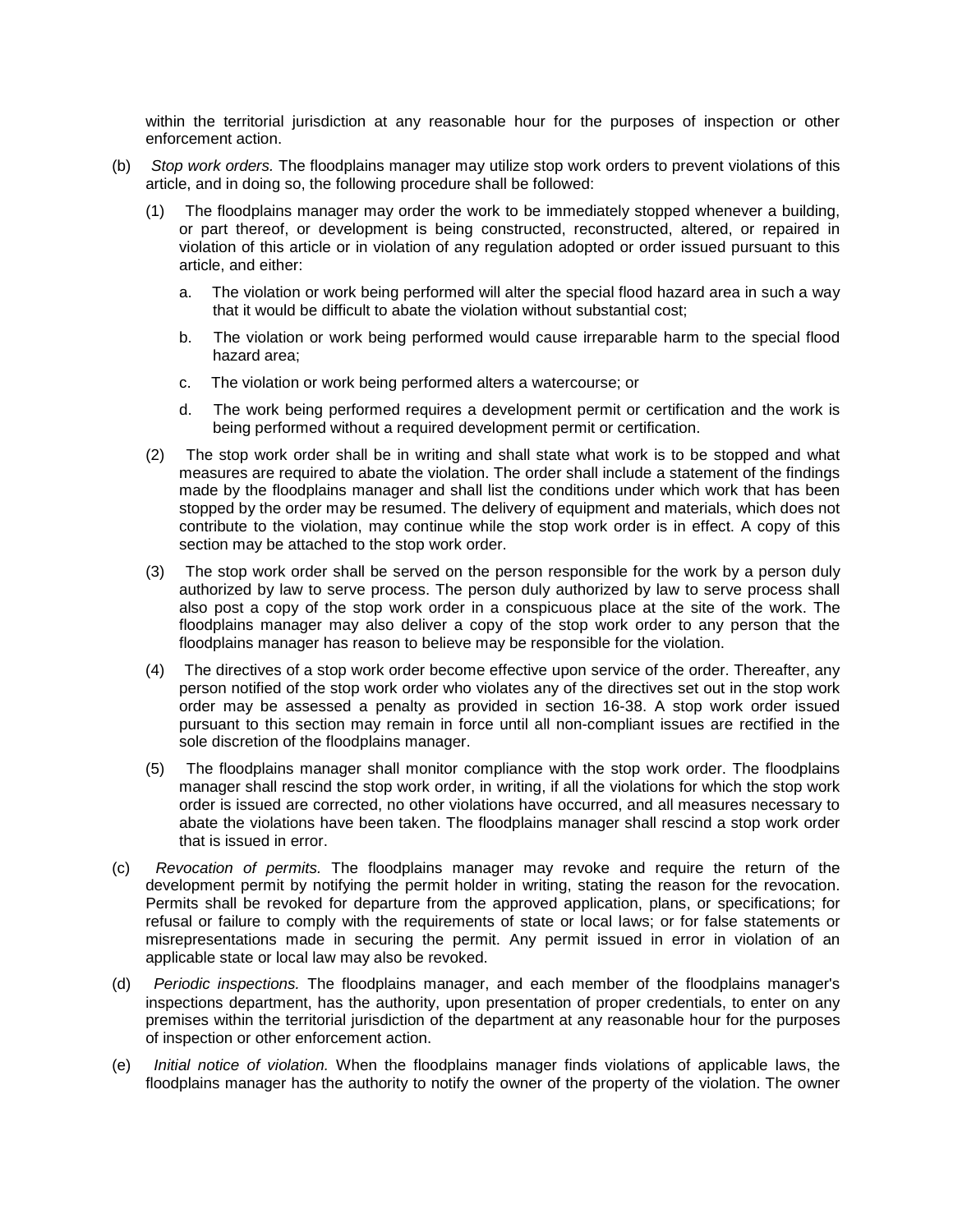shall take necessary actions to immediately correct each of the violations in accordance with this article.

- (f) *Actions in event of failure to take corrective action.* If prompt action is not taken to correct the violation, the floodplains manager shall give the owner(s) of the property written notice, by certified or registered mail, to the last known address of the owner(s), or by personal service, that:
	- (1) The building or property is in violation of this article, and
	- (2) A hearing will be held before the floodplains manager at a designated place and time, not later than ten days after the date of the notice, at which time the owner(s) shall be entitled to be heard in person or by counsel and to present arguments and evidence pertaining to the matter.
- (g) *Order to take corrective action.* If, upon a hearing held pursuant to the notice prescribed above, the floodplains manager finds that the property is in violation of this article, the floodplains manager shall make an order in writing to the owner(s), requiring that the owner(s) remedy the violation within such period the floodplains manager may prescribe, not less than 60 days. If the floodplains manager finds that there is imminent danger to life or other property, the floodplains manager may order that corrective action be taken in such lesser period as may be feasible.
- (h) *Appeal.* Any person who has received an order to take corrective action and/or stop work order may appeal the order to the board of zoning appeals by giving notice of appeal in writing to the floodplains manager within ten days following issuance of the final order. In the absence of an appeal, the order of the floodplains manager shall be final, or in the case of stop work orders, the stop work order will stand as issued. The board of zoning appeals shall hear an appeal within a reasonable time and may affirm, modify and affirm, or revoke the order.
- (i) *Failure to comply with order.* If the owner(s) fail to comply with an order to take corrective action or stop work order from which no appeal has been taken, or if the owner(s) fail to comply with an order of the board of zoning appeals following an appeal, the owner(s) shall be guilty of a misdemeanor and shall be punished in the discretion of the court. Each such person, firm, corporation or agent shall be deemed guilty of a separate offense for each and every day, or portion thereof, during which any violation of any of the provisions of this article is committed, or continued.
- (j) *Denial of flood insurance under the NFIP.* If a property is declared in violation of this article and the violation is not remedied, the floodplains manager shall notify DHS-FEMA to initiate an action against property under section 1316 of the National Flood Insurance Act of 1968. Once a violation has been remedied the floodplains manager shall notify DHS-FEMA of the remedy and ask that the action under section 1316 be rescinded.
- (k) *[Incorporation by reference.]* The following documents are incorporated by reference and may be used by the local floodplain manager to provide further guidance and interpretation of this chapter as found on FEMA's website at www.fema.gov:
	- (1) FEMA 55 Coastal Construction Manual;
	- (2) All FEMA Technical Bulletins;
	- (3) All FEMA Floodplain Management Bulletins;
	- (4) FEMA 348 Protecting Building Utilities from Flood Damage; and
	- (5) FEMA 499 Home Builder's Guide to Coastal Construction Technical Fact Sheets.

(Ord. No. 2016-25, § 1(Exh. A), 9-19-2019)

Secs. 16-86—16-120. - Reserved.

DIVISION 3. - FLOOD HAZARD REDUCTION

Sec. 16-121. - General standards.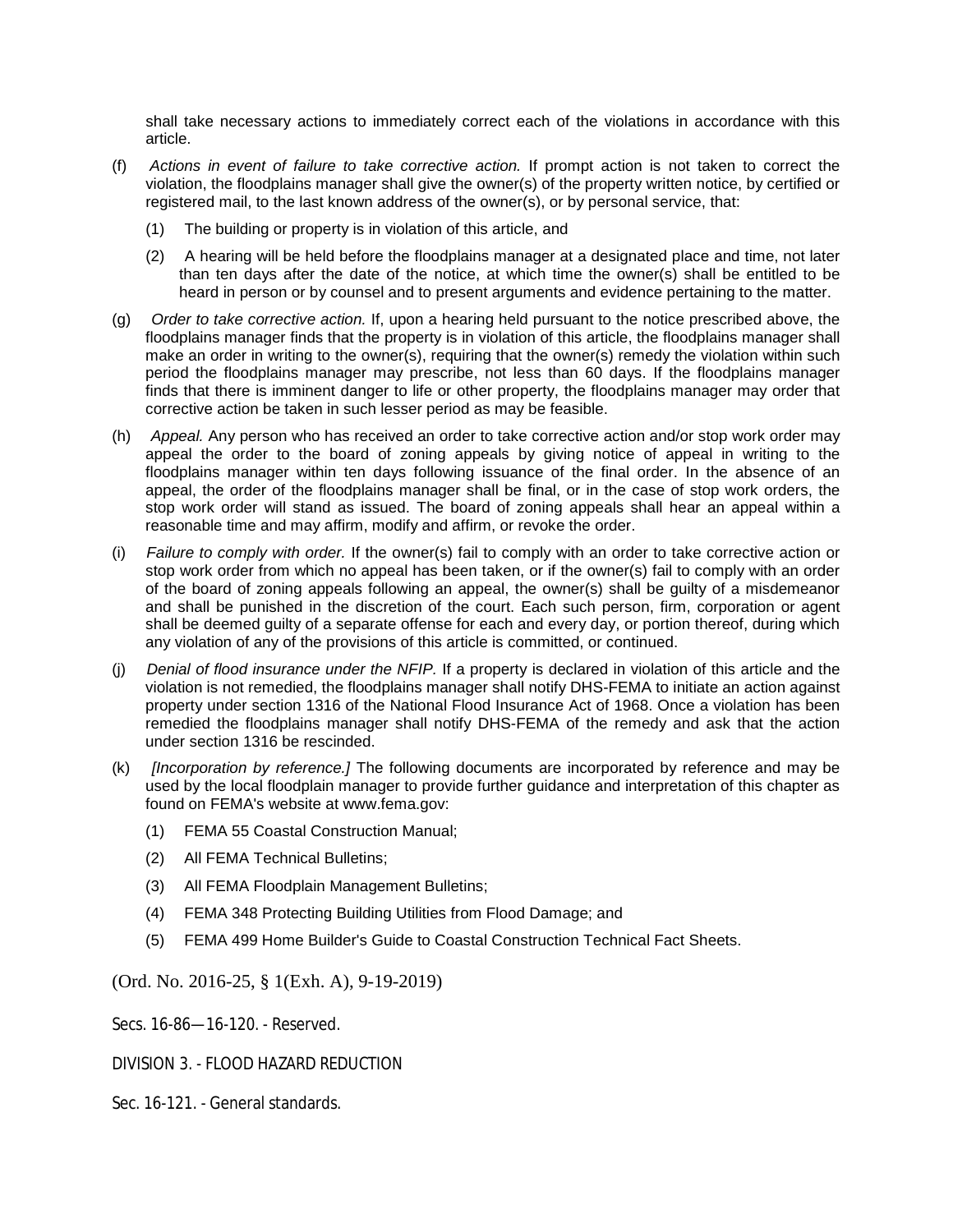Where alternative locations exist, development may not occur in the special flood hazard areas due to the inherent hazards and risks involved. Before a permit is issued, the applicant shall demonstrate that new structures cannot be located out of the special flood hazard areas and that encroachments onto the special flood hazard areas are minimized. In all special flood hazard areas the following provisions are required:

- (1) *Reasonably safe from flooding.* Review all permit applications to determine whether proposed building sites will be reasonably safe from flooding.
- (2) *Anchoring.* All new construction and substantial improvements shall be anchored to prevent flotation, collapse, or lateral movement of the structure.
- (3) *Flood-resistant materials and equipment.* All new construction and substantial improvements shall be constructed with flood-resistant materials and utility equipment resistant to flood damage.
- (4) *Minimize flood damage.* All new construction or substantial improvements shall be constructed by methods and practices that minimize flood damages.
- (5) *Utilities.* Electrical, ventilation, plumbing, heating and air conditioning equipment (including ductwork), and other service facilities shall be designed and/or located so as to prevent water from entering or accumulating within the components during conditions of base flood plus two feet.
- (6) *Water supply systems.* All new and replacement water supply systems shall be designed to minimize or eliminate infiltration of floodwaters into the system.
- (7) *Sanitary sewage systems.* New and replacement sanitary sewage systems shall be designed to minimize or eliminate infiltration of floodwaters into the systems and discharges from the systems into floodwaters. On-site waste disposal systems shall be located and constructed to avoid impairment to them or contamination from them during flooding.
- (8) *Gas or liquid storage tanks.* All gas or liquid storage tanks, either located above ground or buried, shall be anchored to prevent flotation or lateral movement resulting from hydrodynamic and hydrostatic loads.
- (9) *Alteration, repair, reconstruction, or improvements.* Any alteration, repair, reconstruction, or improvement to a structure must be in compliance with the provisions of this article, and shall meet the requirements of new construction as contained in this article. This includes post-FIRM development and structures. Alterations, repairs, reconstruction, or improvements shall not alter the flood carrying capacity within the altered or relocated portion of any watercourses.
- (10) *Nonconforming buildings or uses.* Nonconforming buildings or uses may not be enlarged, replaced, or rebuilt unless such enlargement or reconstruction is accomplished in conformance with the provisions of this article. Provided, however, nothing in this article shall prevent the repair, reconstruction, or replacement of an existing building or structure located totally or partially within the special flood hazard area, provided that the bulk of the building or structure below BFE is not increased and provided that such repair, reconstruction, or replacement meets all of the other requirements of this article.
- (11) *Accessibility.* A building must meet the specific standards for construction outlined in section 16-122, as well as any applicable accessibility requirements promulgated by the state building codes council. The accessibility requirements are not justification for issuing a variance or otherwise waiving these requirements. The cost of improvements required to meet the accessibility provisions shall also be included in the costs of the improvements for calculating substantial improvement.

(Ord. No. 2016-25, § 1(Exh. A), 9-19-2019)

Sec. 16-122. - Specific standards.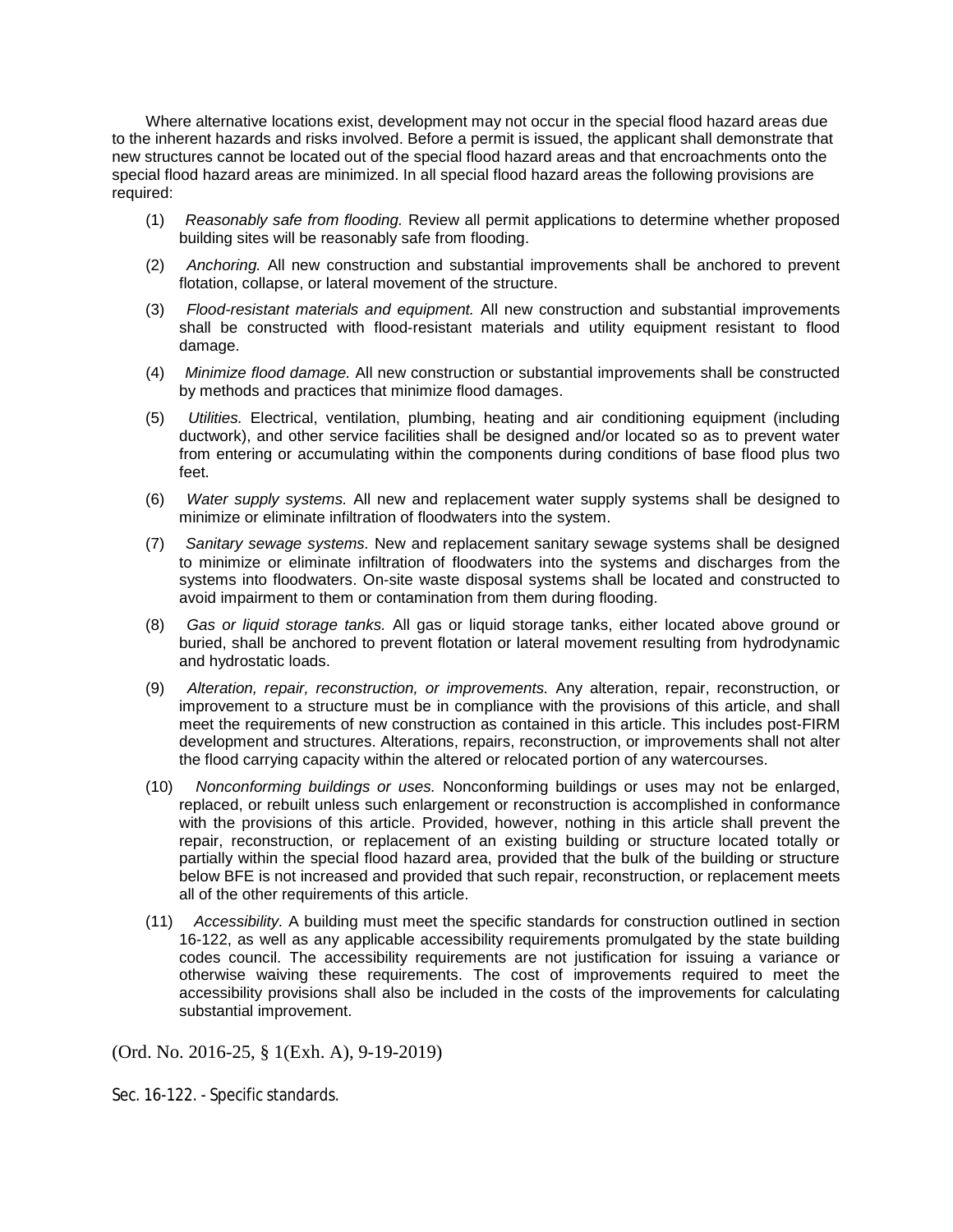In all special flood hazard areas that are designated as zones A, AE, AH, AO, and A1-30, where base flood elevation data has been provided, as set forth in section 16-32 or outlined in the duties and responsibilities of the floodplains manager section 16-83, the following provisions are required:

- (1) *Residential construction.* New construction or substantial improvement of any residential structure (including manufactured homes) shall have the lowest floor elevated no lower than three feet above the base flood elevation. No basements are permitted. Should solid foundation perimeter walls be used to elevate a structure, openings sufficient to facilitate the unimpeded movements of floodwaters shall be provided in accordance with the elevated buildings requirements in subsection 16-122(5).
- (2) *Nonresidential construction.* New construction or substantial improvement of any commercial, industrial, or nonresidential structure (including manufactured homes) shall have the lowest floor elevated no lower than three feet above the level of the base flood elevation. Should solid foundation perimeter walls be used to elevate a structure, openings sufficient to facilitate the unimpeded movements of floodwaters shall be provided in accordance with the elevated buildings requirements in subsection 16-122(5). No basements are permitted. Structures located in special flood hazard areas that are designated as either zone A or zone AE may be floodproofed in lieu of elevation provided that all areas of the structure below the required elevation are watertight with walls substantially impermeable to the passage of water, using structural components capable of resisting hydrostatic and hydrodynamic loads and the effect of buoyancy. A state-registered, professional engineer or architect shall certify that the standards of this subsection are satisfied. Such certifications shall be provided to the floodplains manager as set forth in the floodproofing certification requirements in section 16-83. A variance may be considered for wet floodproofing agricultural structures in accordance with the criteria outlined in section 16-165 of this article. Agricultural structures not meeting the criteria of section 16-165 must meet the non-residential construction standards and all other applicable provisions of this article. Structures that are floodproofed are required to have an approved maintenance plan with an annual exercise. The maintenance plan must be approved by the floodplains manager, and notification of the annual exercise shall be provided to the same.
- (3) *Critical facilities.*
	- a. Existing critical facilities in the special flood hazard area that are substantially damaged or substantially improved as well as new and substantially improved critical facility structures shall be elevated or floodproofed in accordance with this article.
	- b. New critical facilities shall not be permitted in the special flood hazard area.
- (4) *Manufactured homes.*
	- a. Conditions requiring placement of manufactured home on permanent foundation. Manufactured homes that are placed or substantially improved on sites outside a manufactured home park or subdivision, in a new manufactured home park or subdivision, in an expansion to an existing manufactured home park or subdivision, or in an existing manufactured home park or subdivision on which a manufactured home has incurred substantial damage as the result of a flood, must be elevated on a permanent foundation such that the lowest floor of the manufactured home is elevated no lower than three feet above the base flood elevation and securely anchored to an adequately anchored foundation system to resist flotation, collapse, and lateral movement.
	- b. Conditions permitting placement of manufactured home on permanent foundation. Manufactured homes that are to be placed or substantially improved on sites in an existing manufactured home park or subdivision that are not subject to the provisions for residential construction in subsection 16-122(1) of this article must be elevated so that the lowest floor of the manufactured home is elevated no lower than three feet above the base flood elevation, and securely anchored to an adequately anchored foundation to resist flotation, collapse, and lateral movement.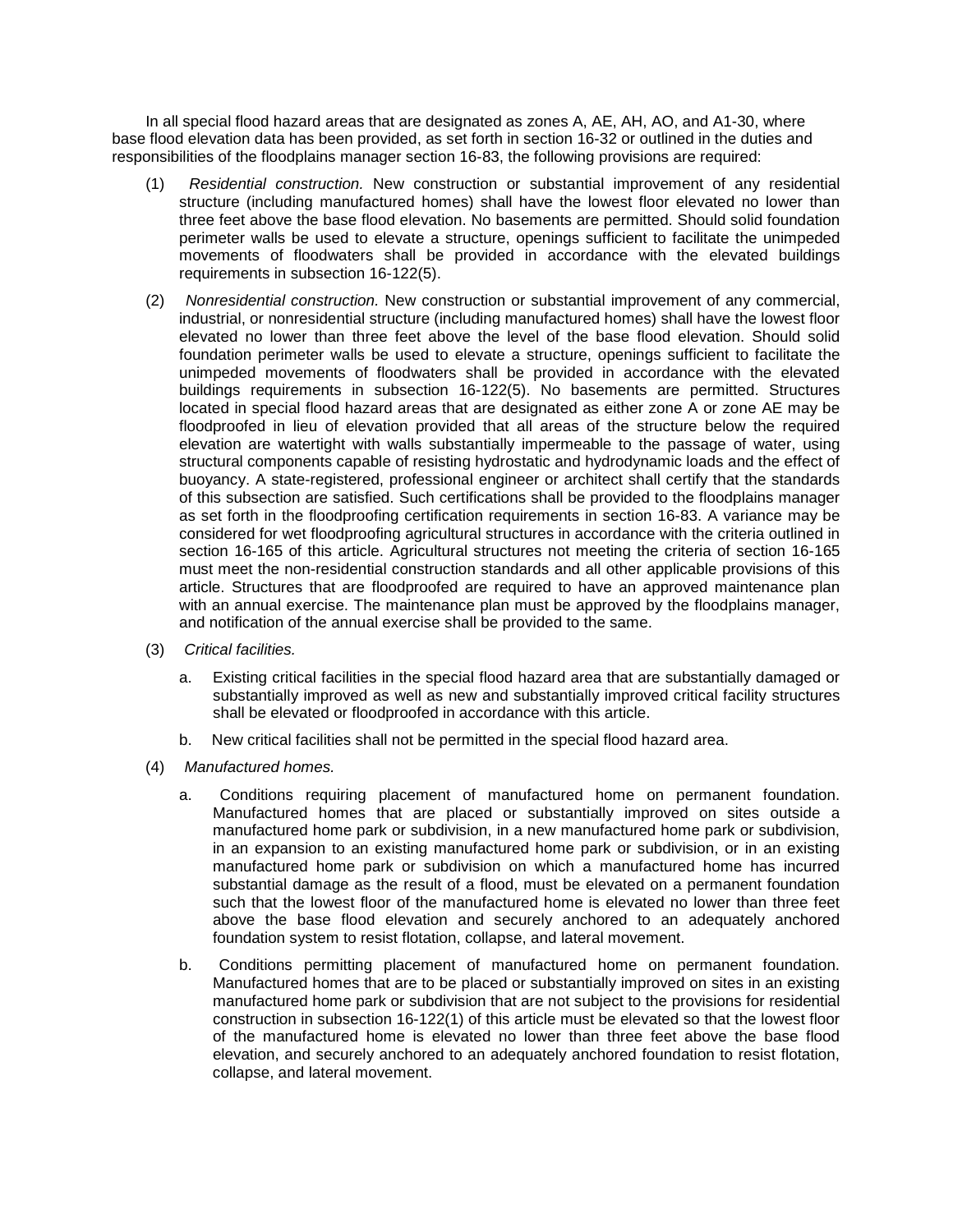- c. Anchoring. Manufactured homes shall be anchored to prevent flotation, collapse, or lateral movement. For the purpose of this requirement, manufactured homes must be anchored to resist flotation, collapse, or lateral movement in accordance with section 19-425.42 of the South Carolina Manufactured Housing Board Regulations, as amended. Additionally, when the elevation requirement would be met by an elevation of the chassis at least 36 inches or less above the grade at the site, the chassis shall be supported by reinforced piers or other foundation elements of at least equivalent strength. When the elevation of the chassis is above 36 inches in height, an engineering certification is required.
- d. Evacuation plan. An evacuation plan must be developed for evacuation of all residents of all new, substantially improved or substantially damaged manufactured home parks or subdivisions located within flood-prone areas. This plan shall be filed with and approved by the floodplains manager and the Oconee County Emergency Services Department.
- (5) *Elevated buildings.* New construction or substantial improvements of elevated buildings that include fully enclosed areas usable solely for the parking of vehicles, building access, or limited storage in an area other than a basement, and which are subject to flooding shall be designed to preclude finished space and to automatically equalize hydrostatic flood forces on exterior walls by allowing for the entry and exit of floodwaters.
	- a. Certification or minimum criteria. Designs for complying with this requirement must either be certified by a state professional engineer or architect or meet the following minimum criteria:
		- 1. Provide a minimum of two openings on different walls having a total net area of not less than one square inch for every square foot of enclosed area subject to flooding;
		- 2. The bottom of all openings shall be no higher than one foot above grade;
		- 3. Openings may be equipped with screens, louvers, valves, or other coverings or devices provided they permit the automatic flow of floodwaters in both directions;
		- 4. Fill placed around foundation walls must be graded so that the grade inside the enclosed area is equal to or higher than the adjacent grade outside the building on at least one side of the building; and
		- 5. Only the portions of openings that are below the base flood elevation (BFE) can be counted towards the required net open area.
	- b. Hazardous velocities. Hydrodynamic pressure must be considered in the design of any foundation system where velocity waters or the potential for debris flow exists. If flood velocities are excessive (greater than five feet per second), foundation systems other than solid foundations walls should be considered so that obstructions to damaging flood flows are minimized.
	- c. Enclosures below BFE.
		- 1. Access to the enclosed area. Access to the enclosed area shall be the minimum necessary to allow for parking of vehicles (garage door), limited storage of maintenance equipment used in connection with the premises (standard exterior door), or entry to the living area (stairway or elevator).
		- 2. Requirements for the interior portion of the enclosed area. The interior portion of such enclosed area shall not be partitioned or finished into separate rooms, except to enclose a single storage area and must be void of utilities except for essential lighting as required, and cannot be temperature controlled. One wet location switch and/or outlet connected to a ground fault interrupt breaker may be installed below the required lowest floor elevation specified in the specific standards outlined in subsection 16-122(1), (2) and (4).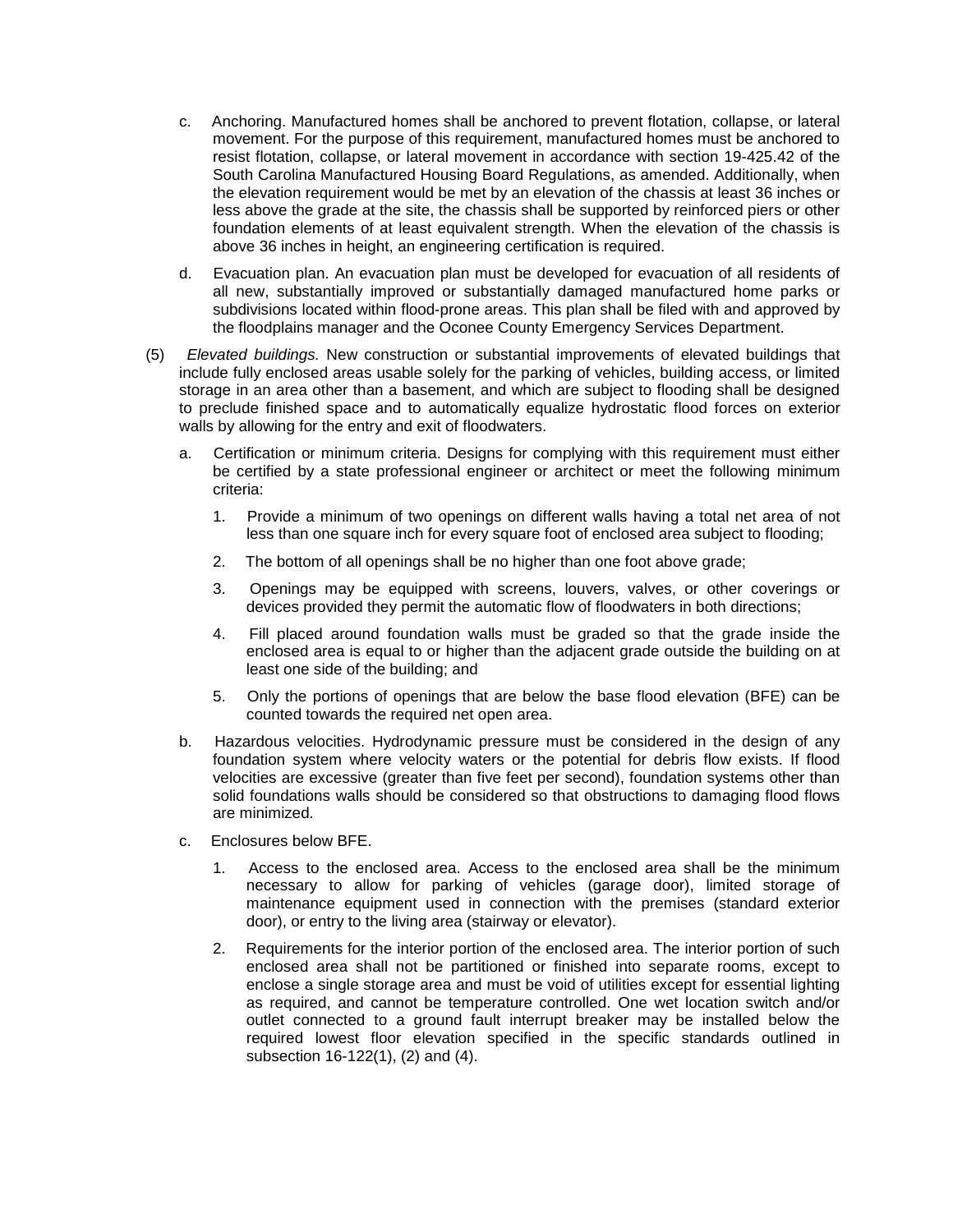- 3. Flood-resistant construction materials. All construction materials below the required lowest floor elevation specified in the specific standards outlined in subsection 16- 122(1), (2) and (4) should be of flood resistant materials.
- (6) *Accessory structures.*
	- a. A detached accessory structure or garage, greater than 400 square feet must comply with the elevated structure requirements of subsection 16-122(5) or floodproofed in accordance with subsections 16-122(2).
	- b. When an accessory structure less than 400 square feet is to be placed in the special flood hazard area, the following additional criteria shall be met:
		- 1. Accessory structures shall not be used for human habitation (including work, sleeping, living, cooking or restroom areas);
		- 2. Accessory structures shall be designed to have low flood damage potential;
		- 3. Accessory structures shall be constructed and placed on the building site so as to offer the minimum resistance to the flow of floodwaters;
		- 4. Accessory structures shall be firmly anchored to prevent flotation, collapse or lateral movement of the structure;
		- 5. Service facilities such as electrical and heating equipment shall be installed in accordance with section 16-121;
		- 6. Openings to relieve hydrostatic pressure during a flood shall be provided below BFE in conformance with subsection 16-122(5)a.; and
		- 7. Accessory structures shall be built with flood-resistance materials in accordance with Technical Bulletin 2, Flood Damage-Resistant Materials Requirements, dated 8/08, and available from the Federal Emergency Management Agency. Class 4 and 5 materials, referenced herein, are acceptable flood-resistant materials.
- (7) *Floodways.* Floodways have erosion potential and are extremely hazardous areas due to the velocity of floodwaters carrying debris and potential projectiles. The following provisions shall apply to floodways:
	- a. No encroachments, including fill, new construction, substantial improvements, additions, and other developments, shall be permitted in a floodway unless it has been demonstrated through hydrologic and hydraulic analyses performed in accordance with standard engineering practice that the proposed encroachment would not result in any increase in the flood levels during the occurrence of the base flood. Such certification and technical data shall be presented to the floodplains manager; or

A conditional letter of map revision (CLOMR) has been approved by FEMA. A letter of map revision must be obtained upon completion of the proposed development.

- b. If subsection 16-122(7)a. is satisfied, all new construction and substantial improvements shall comply with all applicable flood hazard reduction provisions of division 3.
- c. No manufactured homes shall be permitted, except in an existing manufactured home park or subdivision. A replacement manufactured home may be placed on a lot in an existing manufactured home park or subdivision provided the anchoring and the elevation standards of subsection 16-122(4) are met.
- d. Permissible uses within a floodway may include: general farming, pasture, outdoor plant nurseries, horticulture, forestry, wildlife sanctuary, game farm, and other similar agricultural, wildlife, and related uses. Lawns, gardens, play areas, picnic grounds, and hiking and horseback riding trails are acceptable uses, provided that they do not employ structures or fill. Substantial development of a permissible use may require a no-impact certification. A use listed in this division is permissible only if the use causes no adverse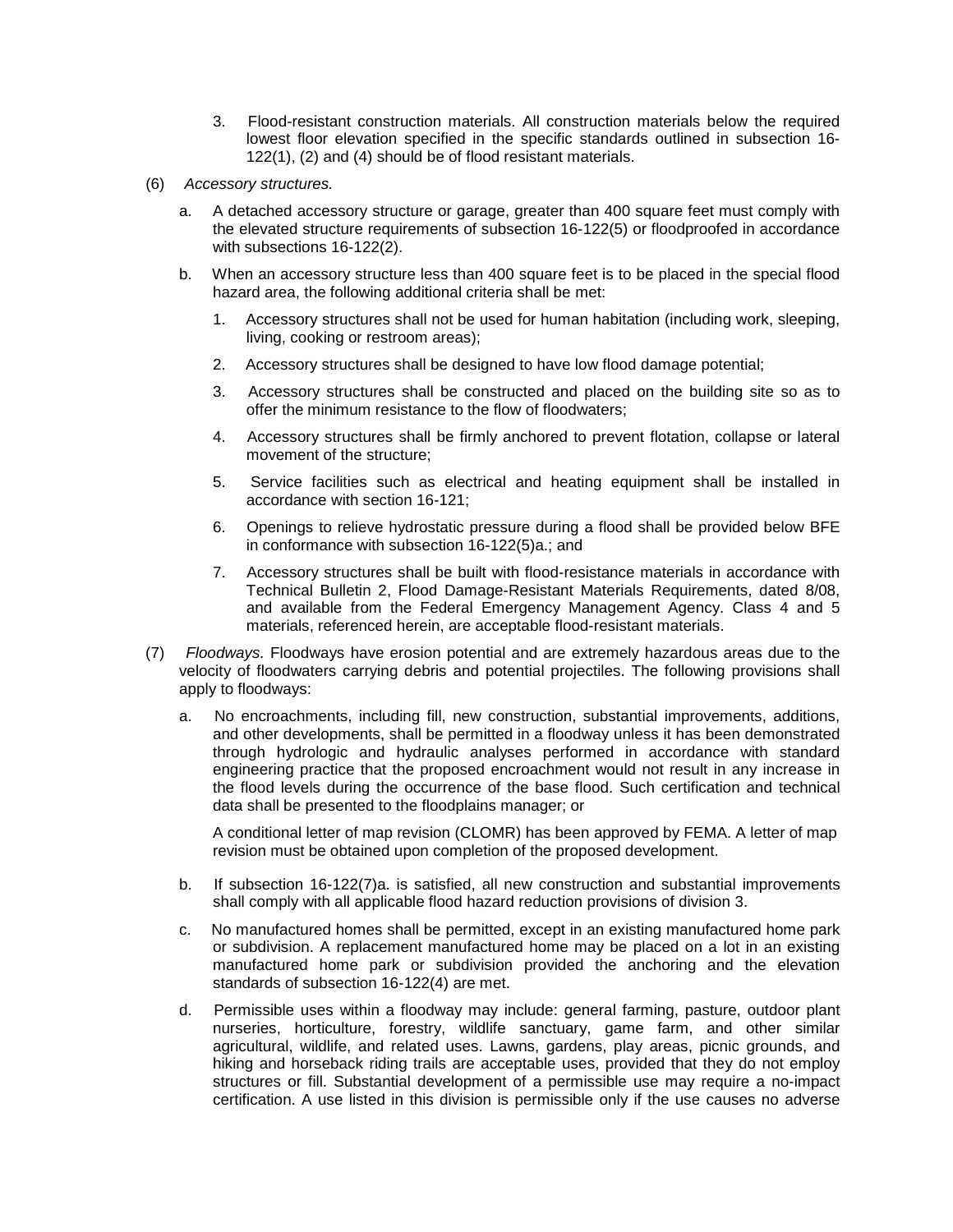effect on the floodway, any increase in the BFE, or any change to the floodway configuration.

- (8) *Recreational vehicles.*
	- a. A recreational vehicle is ready for highway use if it:
		- 1. Is on wheels or a jacking system;
		- 2. Is attached to the site only by quick-disconnect type utilities and security devices; and
		- 3. Has no permanently attached additions.
	- b. Recreational vehicles placed on sites shall either:
		- 1. Be on site for fewer than 180 consecutive days and fully licensed and ready for highway use; or
		- 2. Meet the development permit and certification requirements of section 16-82, general standards outlined in section 16-121, and manufacture homes standards in subsection 16-122(4).
- (9) *Swimming pool utility and/or equipment structures.* If a swimming pool utility and/or equipment structure cannot be built at or above the BFE because of functionality of the equipment, then such structure may be built below the BFE with the following provisions:
	- a. The structure must meet the requirements for accessory structures in subsection 16- 122(6).
	- b. The utilities and/or equipment must be anchored to prevent flotation, and the structure shall be designed to prevent water from entering or accumulating within the components during a flood.
- (10) *Elevators.* A float switch system, or other similar system that provides the same level of safety, shall be installed for all elevators where there is a potential for the elevator cab to descend below the BFE during a flood per DHS-FEMA's Technical Bulletin 4-93 Elevator Installation for Buildings Located in Special Flood Hazard Areas. All equipment that may have to be installed below the BFE such as counterweight roller guides, compensation cable and pulleys, and oil buffers for traction elevators and the jack assembly for a hydraulic elevator must be constructed using flood-resistant materials where possible per DHS-FEMA's Technical Bulletin 4-93 Elevator Installation for Buildings Located in Special Flood Hazard Areas.
- (11) *Fill.* An applicant shall demonstrate that fill is the only alternative to raising the building to meet the residential and non-residential construction requirements of subsections 16-122(1) and (2), and that the amount of fill used will not affect the flood storage capacity or adversely affect adjacent properties. The following provisions shall apply to all fill placed in the special flood hazard area:
	- a. Fill may not be placed in the floodway unless it is in accordance with the requirements in subsection 16-122(7)a.
	- b. Fill may not be placed in wetlands without the required state and federal permits.
	- c. Fill must consist of soil and rock materials only. Dredged material may be used as fill only upon certification of suitability by a state-registered professional geotechnical engineer. Landfills, rubble fills, dumps, and sanitary fills are not permitted in the special flood hazard area.
	- d. Fill used to support structures must comply with ASTM Standard D-698, as amended, and its suitability to support structures certified by a state-registered, professional engineer.
	- e. Fill slopes shall be no greater than two horizontal to one vertical. Flatter slopes may be required where velocities may result in erosion; and,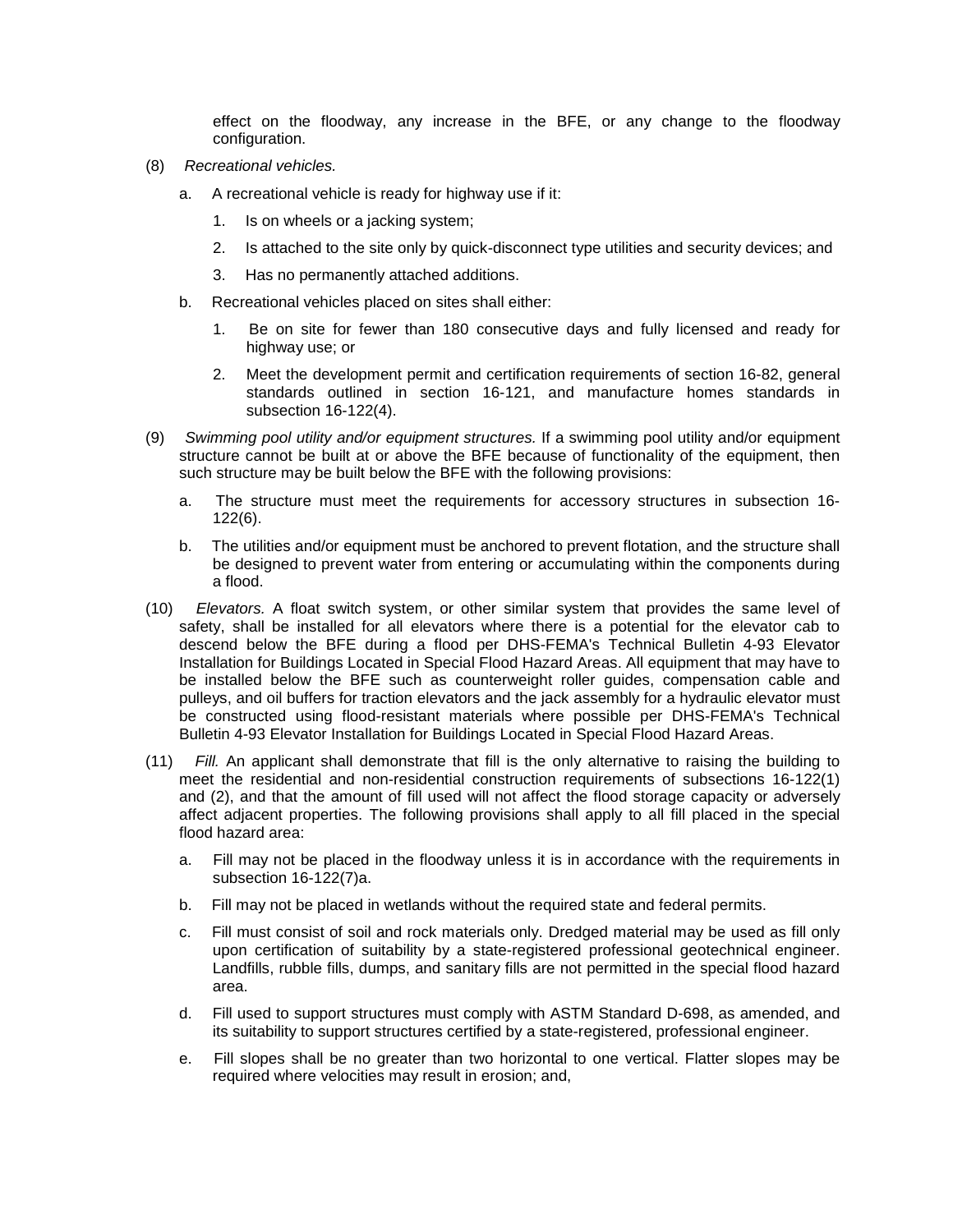- f. No encroachment, including fill, shall be permitted within an special flood hazard area, unless certification with supporting technical data, prepared by a state-registered engineer, is provided to demonstrate that the encroachment will not result in adverse impact to the special flood hazard area. Adverse impact includes, but is not limited to, an increase in BFE, floodway elevation and floodway width. The demonstration shall include hydrologic and hydraulic analyses performed in accordance with standard engineering practice that meets the requirements of the NFIP. Compensatory storage at hydraulically equivalent sites within the proposed project area may be used as part of the required demonstration, with prior approval of the floodplains manager. If the encroachment results in adverse impact to the special flood hazard area, the applicant shall submit to DHS-FEMA a CLOMR or other appropriate map change application. Within 30 calendar days of completion of construction activities, the applicant shall apply to DHS-FEMA for a LOMR. The development permit will not be issued until DHS-FEMA has issued the CLOMR. The applicant is responsible for all technical submissions and fees required to obtain the CLOMR/LOMR.
- g. The use of fill shall not increase flooding or cause drainage problems on neighboring properties.
- h. Will meet the requirements of FEMA Technical Bulletin 10-01, Ensuring That Structures Built On Fill in or Near Special Flood Hazard Areas Are Reasonably Safe from Flooding.
- (12) *Drainage paths in zones AH and AO.* In all special flood hazard areas that are designated as zones AH and AO, drainage paths shall be constructed around structures on slopes to guide floodwaters around and away from proposed structures.

Sec. 16-123. - Standards for streams without established base flood elevations and/or floodways.

Located within the special flood hazard areas that are designated as zone A, are small streams where no base flood data has been provided or where no floodways have been identified. The following provisions apply within such areas:

- (1) No encroachments, including fill, new construction, substantial improvements or new development shall be permitted within 100 feet of the stream bank unless certification with supporting technical data by a state-registered, professional engineer is provided demonstrating that such encroachments shall not result in any increase in flood levels during the occurrence of the base flood discharge.
- (2) If subsection 16-123(1) is satisfied and base flood elevation data is available from other sources, all new construction and substantial improvements within such areas shall comply with all applicable provisions of division 3 and shall be elevated or floodproofed in accordance with elevations established in accordance with subsection 16-83(9).

(Ord. No. 2016-25, § 1(Exh. A), 9-19-2019)

Sec. 16-124. - Standards for streams with established base flood elevations but without floodways— Along rivers and streams where base flood elevation (BFE) data is provided but no floodway is identified for a special flood hazard area on the FIRM or in the FIS.

No encroachments including fill, new construction, substantial improvements, or other development shall be permitted unless certification with supporting technical data by a registered professional engineer is provided demonstrating that the cumulative effect of the proposed development, when combined with all other existing and anticipated development, will not increase the water surface elevation of the base flood more than one foot at any point within the community.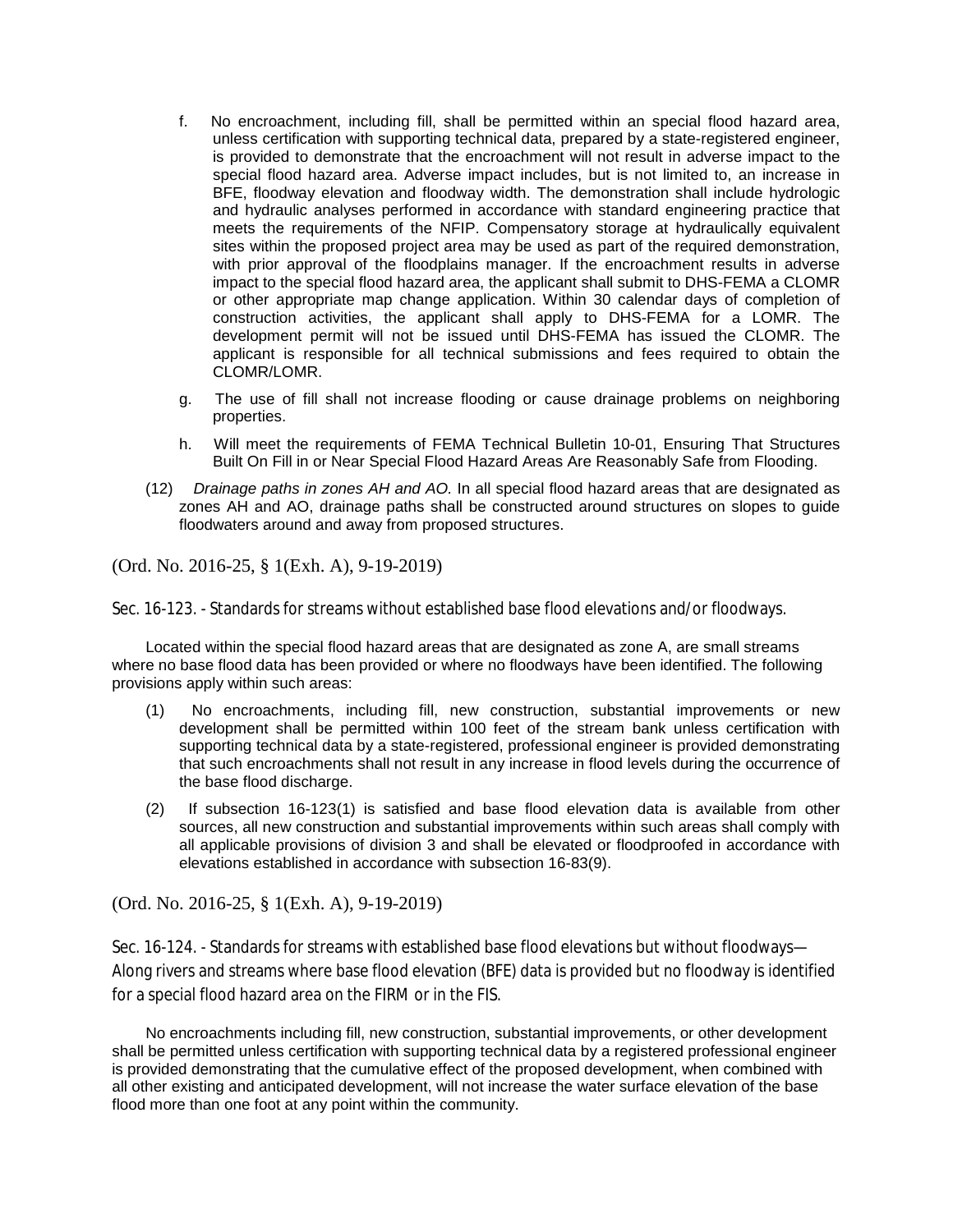Sec. 16-125. - Standards for subdivision proposals.

- (a) All subdivision proposals shall be consistent with the need to minimize flood damage and are subject to all applicable standards in this article.
- (b) All subdivision proposals shall have public utilities and facilities, such as sewer, gas, electrical and water systems, located and constructed to minimize flood infiltration damage.
- (c) All subdivision proposals shall provide for adequate drainage provided to reduce exposure to flood damage.
- (d) Base flood elevation data shall be provided for subdivision proposals and other proposed development.
	- (1) The base flood elevation data shall be obtained in accordance with section 16-32; or
	- (2) In all special flood hazard areas where base flood elevation data are not available, the applicant shall provide a hydrologic and hydraulic engineering analysis that generates base flood elevations for all subdivision proposals and other proposed developments containing at least 50 lots or five acres, whichever is less.
- (e) All building lots containing special flood hazard areas or immediately adjacent to these areas shall have the proposed lowest floor elevation for each structure, in accordance with subsection 16- 122(1), noted on the preliminary and final plat drawings.

(Ord. No. 2016-25, § 1(Exh. A), 9-19-2019)

Sec. 16-126. - Standards for areas of shallow flooding (AO zones).

Located within the special flood hazard areas established in section 16-32 are areas designated as shallow flooding. The following provisions shall apply within such areas:

- (1) All new construction and substantial improvements of residential structures shall have the lowest floor elevated to the depth number specified on the flood insurance rate map, in feet, above the highest adjacent grade. If no depth number is specified, the lowest floor shall be elevated at least three feet above the highest adjacent grade.
- (2) All new construction and substantial improvements of nonresidential structures shall:
	- a. Have the lowest floor elevated to the depth number specified on the FIRM, in feet, above the highest adjacent grade. If no depth number is specified, the lowest floor shall be elevated at least three feet above the highest adjacent grade; or,
	- b. Be completely floodproofed together with attendant utilities or sanitary sewage systems to or above that level so that any space below that level is watertight with walls substantially impermeable to the passage of water and with structural components having the capability of resisting hydrostatic and hydrodynamic loads and effects of buoyancy.

(Ord. No. 2016-25, § 1(Exh. A), 9-19-2019)

Secs. 16-127—16-160. - Reserved.

DIVISION 4. - VARIANCE PROCEDURES

Sec. 16-161. - Appeal board.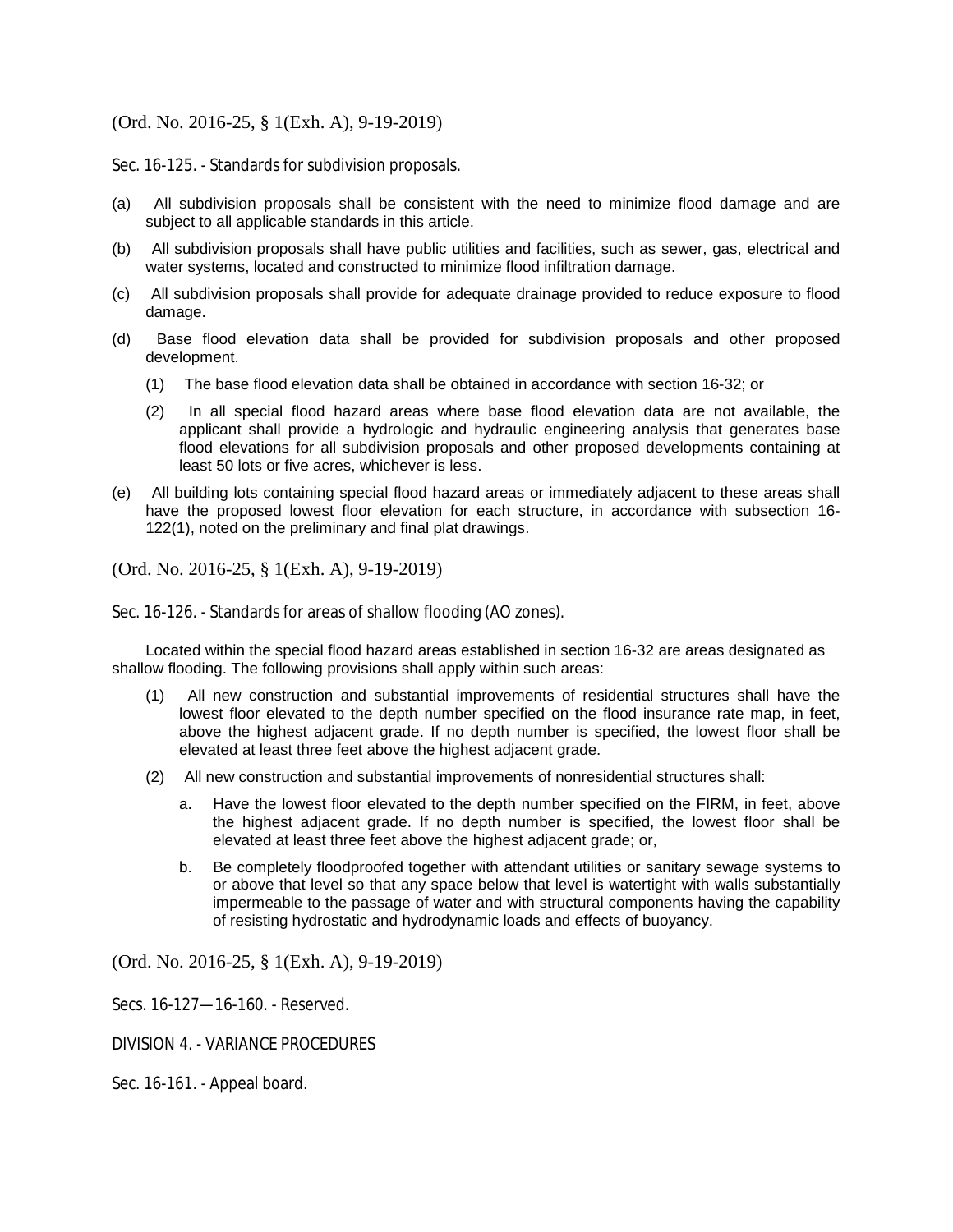The board of zoning appeals of Oconee County, as established by Oconee County in ch. 38, art. 6 of this Code of Ordinances, shall hear and decide requests for variances from the requirements of this article. The application for a variance shall be filed on a form obtained from the floodplains manager.

(Ord. No. 2016-25, § 1(Exh. A), 9-19-2019)

Sec. 16-162. - Limitation on authority.

An application for variance shall be based on a claim that the true intent of this article, or the rules legally adopted thereunder, have been incorrectly interpreted; the provisions of this article do not fully apply; or an equally good or better form of construction is proposed.

(Ord. No. 2016-25, § 1(Exh. A), 9-19-2019)

Sec. 16-163. - Right to appeal.

Any person aggrieved by the decision of the appeal board or any taxpayer may appeal such decision to the circuit court within 30 days.

(Ord. No. 2016-25, § 1(Exh. A), 9-19-2019)

Sec. 16-164. - Historic structures.

Variances may be issued for the repair or rehabilitation of historic structures upon the determination that the proposed repair or rehabilitation will not preclude the structure's continued designation as a historic structure and the variance is the minimum necessary to preserve the historic character and design of the structure.

(Ord. No. 2016-25, § 1(Exh. A), 9-19-2019)

Sec. 16-165. - Agricultural structures.

Variances may be issued to wet floodproof an agricultural structure in accordance with Technical Bulletin 7-93, Wet Floodproofing Requirements for Structures Located in Special Flood Hazard Areas in Accordance with the National Flood Insurance Program, document number FIA-TB-7, dated 12/93, and available from DHS-FEMA. In order to minimize flood damages during the base flood and the threat to public health and safety, the structure must meet all of the conditions and considerations of section 16- 169, this section, and the following standards:

- (1) Use of the structure must be limited to agricultural purposes as listed below:
	- a. Pole frame buildings with open or closed sides used exclusively for the storage of farm machinery and equipment,
	- b. Steel grain bins and steel frame corncribs,
	- c. Irrigation sheds in connection with agricultural uses only, which are no greater than 200 square feet in area,
	- d. General-purpose barns for the temporary feeding of livestock that are open on at least one side; and
	- e. For livestock confinement buildings, poultry houses, dairy operations, and similar livestock operations, variances may not be issued for substantially damaged structures. New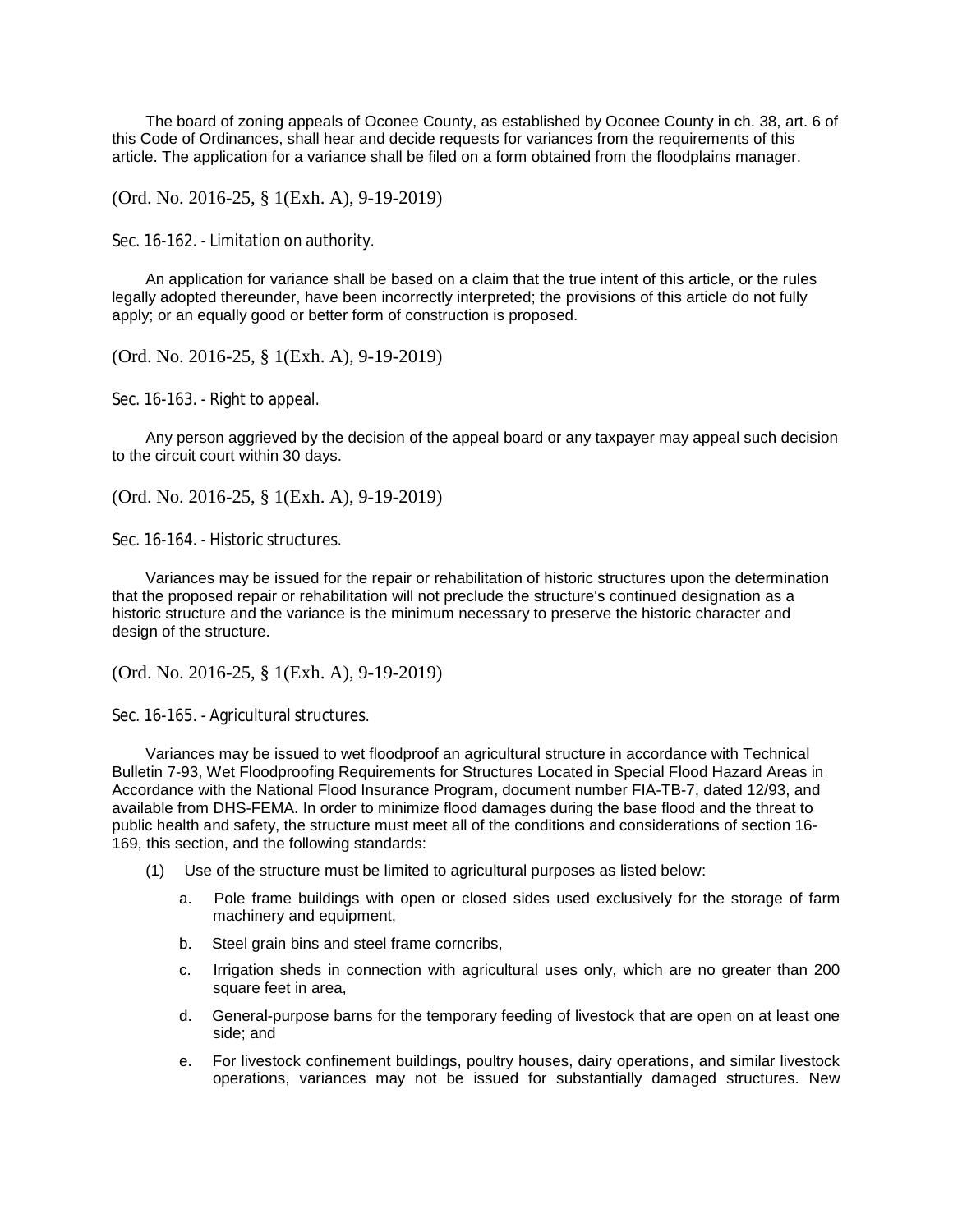construction or substantial improvement of such structures must meet the elevation requirements of subsection 16-122(2) of this article.

- (2) In the case of a substantially damaged existing structure, the agricultural structure must be built or rebuilt with flood-resistant materials for the exterior and interior building components and elements below the base flood elevation.
- (3) The agricultural structure must be adequately anchored to prevent flotation, collapse, or lateral movement. All of the structure's components must be capable of resisting specific flood-related forces including buoyancy, hydrostatic, hydrodynamic, and debris impact forces. Where flood velocities exceed five feet per second, fast-flowing floodwaters can exert considerable pressure on the building's enclosure walls or foundation walls.
- (4) The agricultural structure must meet the venting requirement of subsection 16-122(5) of this article.
- (5) Any mechanical, electrical, or other utility equipment must be located above the base flood elevation or contained within a watertight, floodproofed enclosure that is capable of resisting damage during flood conditions in accordance with section 16-121 of this article.
- (6) The agricultural structure must comply with the floodway encroachment provisions of subsection 16-122(7).
- (7) Major equipment, machinery, or other contents must be protected. Such protection may include protective watertight floodproofed areas within the building, the use of equipment hoists for readily elevating contents, permanently elevating contents on pedestals or shelves above the base flood elevation, or determining that property owners can safely remove contents without risk to lives and that the contents will be located to a specified site out of the special flood hazard area.
- (8) The agricultural structure must be located in wide, expansive special flood hazard areas, where no other alternative location for the agricultural structure exists. The applicant must demonstrate that the entire farm acreage, consisting of a contiguous parcel of land on which the structure is to be located, is in the special flood hazard area and no other alternative locations for the structure are available.

(Ord. No. 2016-25, § 1(Exh. A), 9-19-2019)

Sec. 16-166. - Considerations.

In passing upon such applications, the board shall consider all technical evaluations, all relevant factors, all standards specified in other sections of this article, and:

- (1) The danger that materials may be swept onto other lands to the injury of others;
- (2) The danger to life and property due to flooding or erosion damage, and the safety of access to the property in times of flood for ordinary and emergency vehicles;
- (3) The susceptibility of the proposed facility and its contents to flood damage and the effect of such damage on the individual owner;
- (4) The importance of the services provided by the proposed facility to the community;
- (5) The necessity to the facility of a waterfront location, where applicable;
- (6) The availability of alternative locations, not subject to flooding or erosion damage, for the proposed use;
- (7) The compatibility of the proposed use with existing and anticipated development, and the relationship of the proposed use to the comprehensive plan and floodplain management program for that area;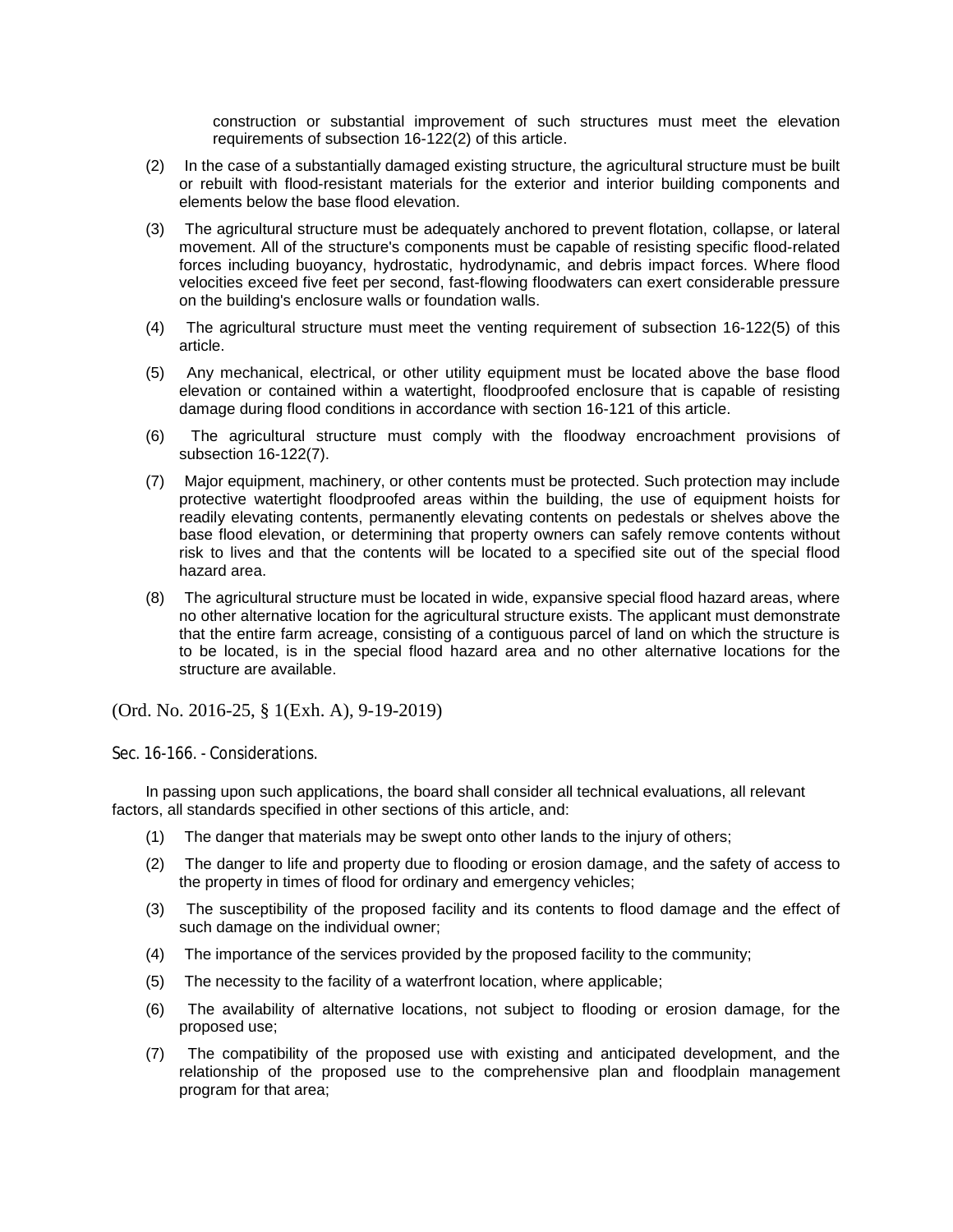- (8) The expected heights, velocity, duration, rate of rise, and sediment transport of the floodwaters and the effects of wave action, if applicable, expected at the site;
- (9) The costs of providing governmental services during and after flood conditions including maintenance and repair of public utilities and facilities such as sewer, gas, electrical and water systems, and streets and bridges.

Sec. 16-167. - Findings.

Findings listed above shall be submitted to the appeal board, in writing, and included in the application for a variance. Additionally, comments from the department of natural resources, land, water and conservation division, state coordinator's office, must be taken into account and included in the permit file.

(Ord. No. 2016-25, § 1(Exh. A), 9-19-2019)

Sec. 16-168. - Variances in floodways.

Variances shall not be issued within any designated floodway if any increase in flood levels during the base flood discharge would result unless a CLOMR is obtained prior to issuance of the variance. In order to insure the project is built in compliance with the CLOMR for which the variance is granted the applicant must provide a bond for 100 percent of the cost to perform the development.

(Ord. No. 2016-25, § 1(Exh. A), 9-19-2019)

Sec. 16-169 - Conditions.

Upon consideration of the factors listed above and the purposes of this article, the appeal board may attach such conditions to the granting of variances as it deems necessary to further the purposes of this article. The following conditions shall apply to all variances:

- (1) Variances may not be issued when the variance will make the structure in violation of other federal, state, or local laws, regulations, or ordinances.
- (2) Variances shall only be issued upon a determination that the variance is the minimum necessary, considering the flood hazard, to afford relief.
- (3) Variances shall only be issued upon a showing of good and sufficient cause, a determination that failure to grant the variance would result in exceptional hardship, and a determination that the granting of a variance will not result in increased flood heights, additional threats to public safety, extraordinary public expense, create nuisance, cause fraud on or victimization of the public, or conflict with existing local laws or ordinances.
- (4) The appeal board may consider the possible impacts on flood insurance premiums and the size of the lot in question.
- (5) Any applicant to whom a variance is granted shall be given written notice specifying the difference between the BFE and the elevation to which the structure is to be built and a written statement that the cost of flood insurance will be commensurate with the increased risk resulting from the reduced lowest floor elevation. Such notification shall be maintained with a record of all variance actions.
- (6) Upon request, the floodplains manager shall maintain the records of all appeal actions and report any variances to DHS-FEMA.